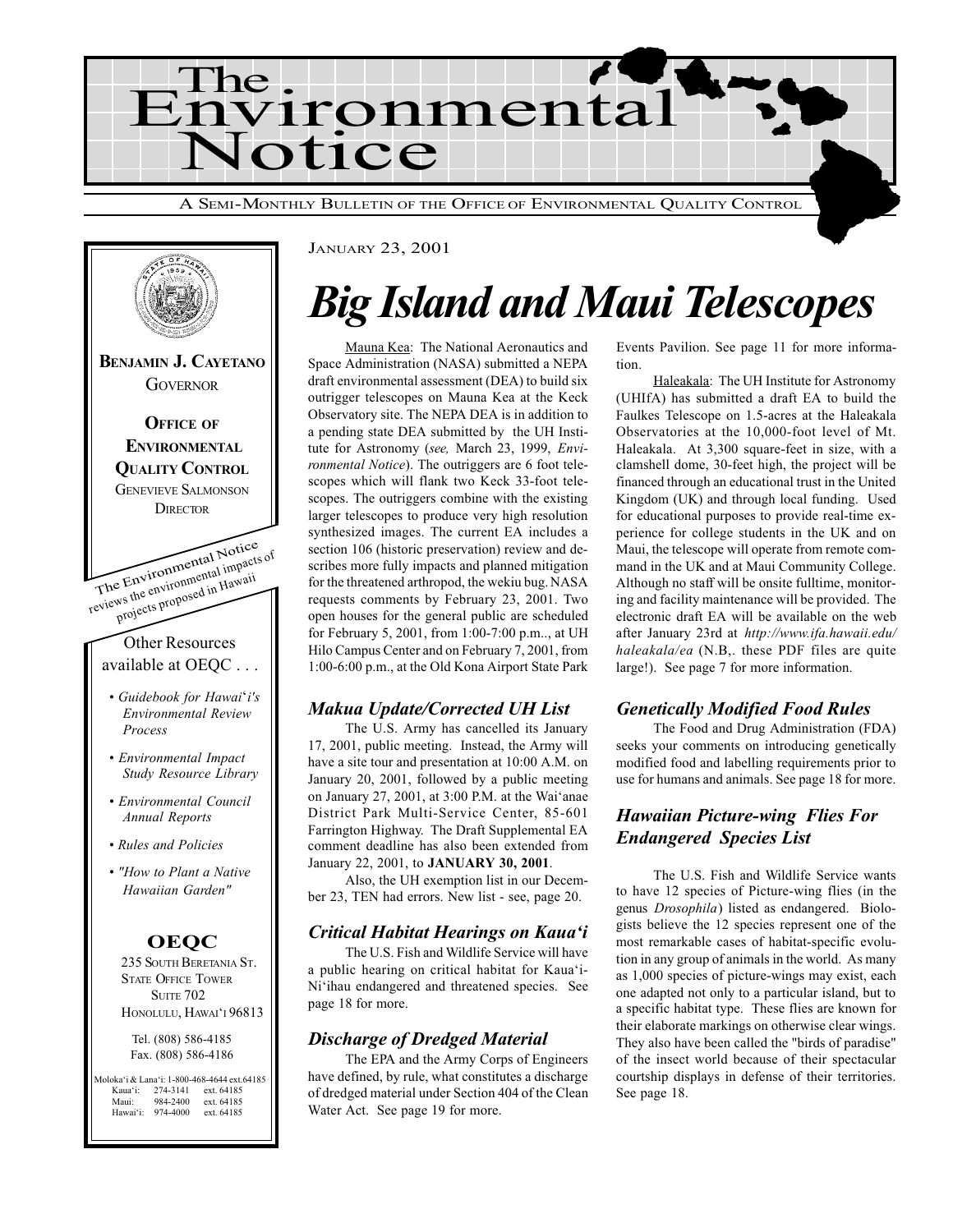# Table of Contents

#### JANUARY 23, 2001

## **1** O'ahu Notices

#### Draft Environmental Assessments (1) Kaneohe Bay Piers [....................................................................... 3](#page-2-0) Final Environmental Assessments/

| <b>Findings of No Significant Impacts (FONSI)</b>                |  |
|------------------------------------------------------------------|--|
|                                                                  |  |
|                                                                  |  |
|                                                                  |  |
| (5) Sand Island Parkway Wastewater Pump Station Modifications  5 |  |

#### Previously Published Projects Pending Public Comments

## ● Kaua'i Notices

| <b>Previously Published Projects</b> |  |
|--------------------------------------|--|
|                                      |  |
| $C_{\text{source}}$ and $\sim$       |  |

#### Correction

| Waimea Wastewater Treatment Plant Backup Injection Well  6 |  |
|------------------------------------------------------------|--|
|------------------------------------------------------------|--|

## **5 Maui Notices**

## Draft Environmental Assessments (1) Faulkes Telescope Facility [............................................................. 7](#page-6-0) [\(2\) Wailea Beach Villas ....................................................................... 8](#page-7-0) Previously Published Projects Pending Public Comments Draft Environmental Assessments [...................................................... 8](#page-7-0)  $\blacktriangleright$  Hawai'i Notices Draft Environmental Assessments (1) Pa'auilo Water Association Waterline Replacement Project........... 9 [\(2\) Pohakea Water System Improvement Project](#page-8-0) ................................ 9 Final Environmental Assessments/ Findings of No Significant Impacts (FONSI)

#### National Environmental Policy Act (NEPA)

#### Previously Published Projects Pending Public Comments Draft Environmental Assessments [.................................................... 11](#page-10-0) Final Environmental Impact Statements ............................................ 12

## G [Alien Species Permits](#page-11-0)

Proposed Amendments to Administrative Rules ............................... 12

## **Let [Coastal Zone News](#page-12-0)**

| (1) Keaiwa Bridge Emergency Replacement, Mamalahoa Highway, |  |
|-------------------------------------------------------------|--|
|                                                             |  |
| Marine and Coastal Zone Management Advisory Group  13       |  |

## **Shoreline Notices**

## **A** Pollution Control Permits

## **R** DOH Enforcement Notices

| Formal Enforcement Actions and Settlements Completed by DOH  17 |  |
|-----------------------------------------------------------------|--|

### Federal Notices

| Picture-Wing Flies in Hawai'i Proposed As Endangered  18          |  |
|-------------------------------------------------------------------|--|
|                                                                   |  |
|                                                                   |  |
|                                                                   |  |
| Draft Guidance on Labeling for Genetically Modified Foods  18     |  |
|                                                                   |  |
|                                                                   |  |
| Hawai'i's Harcourt's Storm Petrel Still A Warranted but Precluded |  |
|                                                                   |  |
| No State Response on Urban Wildland Interface Communities at High |  |
|                                                                   |  |
|                                                                   |  |

## ' Exemption List

| Comprehensive Exemption List for the University of Hawaii       |
|-----------------------------------------------------------------|
| (previously published list (12/23/2000, TEN) in error -         |
| corrected list is published with new public comment period)  20 |



OEQC intends to make the information in this bulletin accessible to everyone. Individuals that require this material in a different format (such as large type or braille), should contact our office for assistance.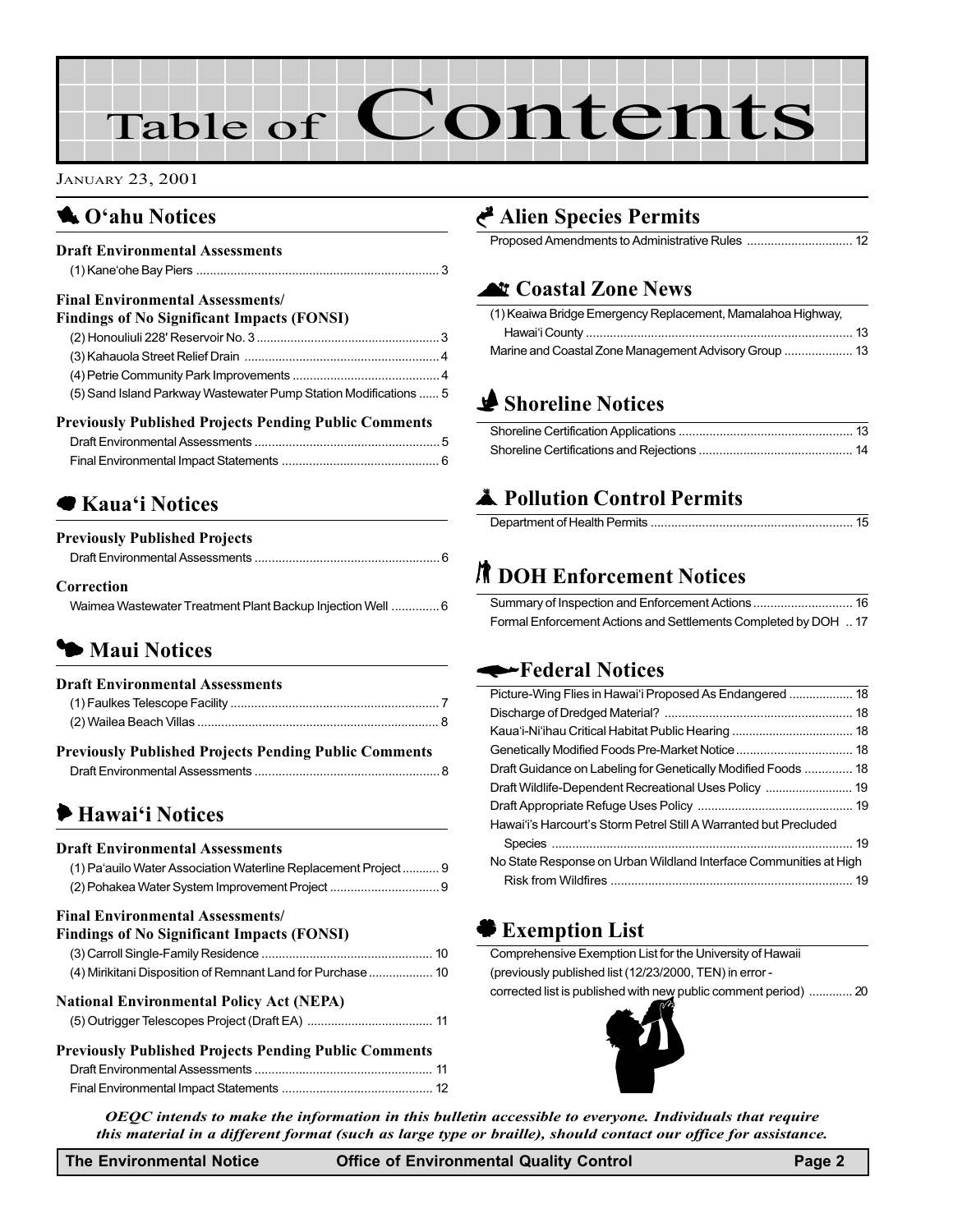## <span id="page-2-0"></span>Draft Environmental **Assessments**

## 1 (1) Kane'ohe Bay Piers

| District:             | Ko'olaupoko                                 |
|-----------------------|---------------------------------------------|
| TMK:                  | 4-4-07, 14, 16, 18, 21, 22, 37; 4-5-        |
|                       | $01,06,07,47,58,104; 4-6-01,03,22,23; 4-7-$ |
|                       | 09,10,14,17,19,24,30,41; 4-8-05; and 4-9-   |
|                       | 01,03                                       |
| Applicant:            | Department of Land and Natural Resources    |
|                       | P.O. Box $621$                              |
|                       | Honolulu, Hawai'i 96809                     |
|                       | Contact: Traver Carroll (587-0439)          |
|                       | <b>Approving Agency/Accepting</b>           |
| <b>Authority:</b>     | Same as above.                              |
| <b>Public Comment</b> |                                             |
| Deadline:             | February 22, 2001                           |
| Status:               | DEA First Notice pending public comment.    |
|                       | Address comments to the applicant with a    |
|                       | copy to OEQC.                               |
| <b>Permits</b>        |                                             |
| Required:             | CDUP                                        |

The Department of Land and Natural Resources wishes to resolve the unauthorized pier problem in Kane' ohe Bay, which has persisted for several decades. There are approximately 200 piers in the Bay, many of which do not have proper government authorization. To induce participation in the program from owners of these unauthorized piers, an "Amnesty Program" was created which essentially pardons individuals who possess an unauthorized pier, should they cooperate with the State to legalize the pier. [Note: This program does not include encroachments other than unauthorized piers, such as seawalls, fill, boats ramps, steps, etc. The State will continue to deal with these encroachments on a case-by-case basis.]

The goal of this program is to provide owners of unauthorized piers with the required permits to achieve compliance with the State's land use laws and ultimately resolve the illegal pier problem in Kane' ohe Bay.

It is not the intent of the Department to pardon "any" action that results in a violation of the State's land use laws. In this case, however, the Department decided that the pier problem was so extensive in Kane'ohe Bay that it required a completely different solution than the conventional case-by-case approach to enforcement problems. The Department offered am-



nesty to unauthorized pier owners who were willing to participate and offered to prepare the necessary permits and environmental documents, in order to increase the likelihood of participation. Another factor considered by the Department was the environment in Kane'ohe Bay, which is ideally suited for pier development. Marine and coastal conditions provide an ideal situation for pier development. The long barrier reef, which stretches from Kane'ohe Marine Air Force Base northward along the windward coast, provides shelter and calm seas, which are necessary conditions to maintain structures of these types. As such, from an environmental perspective, the Department feels that pier development is not inconsistent with conservation objectives.

## Final Environmental Assessments/Findings of No Significant Impacts (FONSI)



## (2) Honouliuli 228' Reservoir No. 3

| District:  | 'Ewa                               |
|------------|------------------------------------|
| TMK:       | $9 - 2 - 1:01$                     |
| Applicant: | City & County of Honolulu          |
|            | Board of Water Supply              |
|            | 630 South Beretania Street         |
|            | Honolulu, Hawai'i 96843            |
|            | Contact: Michael Matsuo (527-5121) |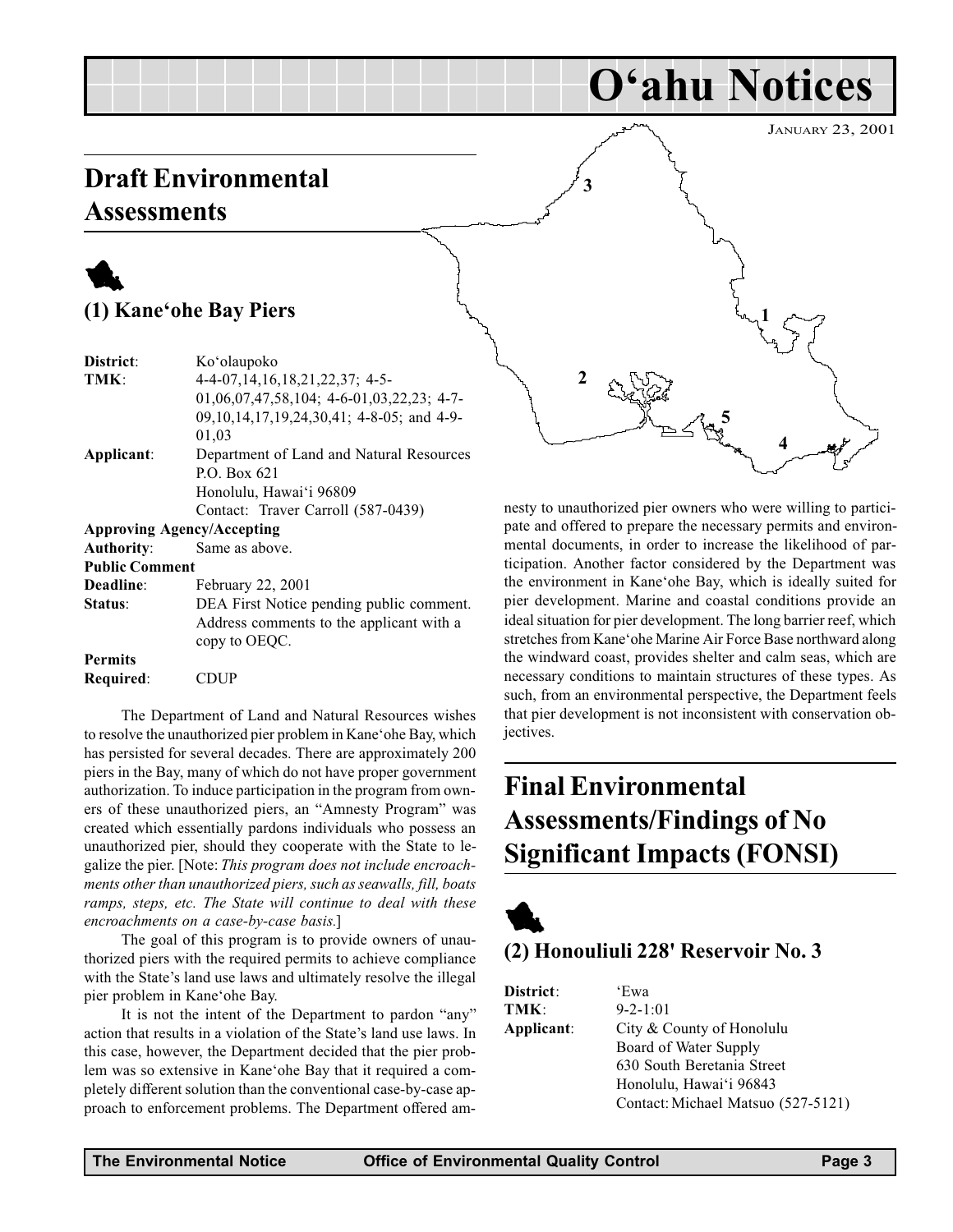## <span id="page-3-0"></span>O'ahu Notices

JANUARY 23, 2001

#### Approving Agency/Accepting

| <b>Authority:</b> | City & County of Honolulu              |
|-------------------|----------------------------------------|
|                   | Board of Water Supply                  |
|                   | 630 South Beretania Street             |
|                   | Honolulu, Hawai'i 96843                |
|                   | Contact: Clifford Jamile (527-6180)    |
| Consultant:       | Marc M. Siah & Associates, Inc.        |
|                   | 810 Richards Street, Suite 888         |
|                   | Honolulu, Hawai'i 96813                |
|                   | Contact: Mr. Kelly Chuck (538-7180)    |
| Status:           | FEA/FONSI issued, project may proceed. |
| <b>Permits</b>    |                                        |
| Required:         | NPDES, building, grading               |

The Honolulu Board of Water Supply (BWS) is proposing to construct a 6 million gallon water storage reservoir in Honouliuli, Ewa on land owned by the Estate of James Campbell, and identified as a portion of TMK No. 9-2-01:01. The site is located north of the H-1 freeway and between the communities of Village Park and Makakilo. The construction of this facility will increase storage capacity in the existing water system (that serves the Ewa-Waipahu area) to meet existing requirements and enhance the capability of the BWS to provide adequate potable water service to the area.

Construction-related activities are expected to have shortterm impacts on noise, air quality, erosion, public health and safety, and traffic. However, mitigation measures such as muffling devices on construction equipment, dust control measures, Best Management Practices, and traffic control plans will be utilized. Long-term impacts such as to visual resources of the area will be mitigated to the extent necessary by landscaping. No significant impacts are expected on water quality, water resources, historical and archaeological sites, flora and fauna.

Construction of the reservoir is anticipated to begin in 2002 and estimated to last at least two (2) years. The construction cost for the project is estimated to be approximately \$17,500,000.

## 1

### (3) Kahauola Street Relief Drain

| District:  | Ko'olauloa                            |
|------------|---------------------------------------|
| TMK:       | Drain easement near 5-9-01-27         |
| Applicant: | City and County of Honolulu           |
|            | Department of Design and Construction |
|            | 650 South King Street, 11th Floor     |
|            | Honolulu, Hawai'i 96813               |
|            | Contact: Tyler Sugihara (523-4932)    |
|            | <b>Approving Agency/Accepting</b>     |
| Authority: | Same as above.                        |

| Consultant:    | Earth Tech, Inc.                       |
|----------------|----------------------------------------|
|                | 700 Bishop Street, Suite 900           |
|                | Honolulu, Hawai'i 96813                |
|                | Contact: Karl Bromwell (523-8874)      |
| Status:        | FEA/FONSI issued, project may proceed. |
| <b>Permits</b> | COE Sec. 404, DOH Sec. 401; CZM; SMA;  |
| Required:      | <b>CDUA; SSV; NPDES</b>                |

The purpose of this environmental assessment is to analyze the potential environmental consequences of the proposed City and County of Honolulu Kahauola Street Drainage project and to determine if there would be significant short-term, longterm and/or cumulative impacts on the human, natural and historic environments. This project complies with Chapter 343, Hawai'i Revised Statutes, and Title 11, Chapter 200, Hawai'i Administrative Rules of the State Department of Health. The proposed project is to improve the existing storm drainage system along Kahauola Street near Sunset Beach to mitigate flooding of the residential area. Proposed improvements include the removal of the existing tee outlet and approximately fifty feet of existing 66-inch pipe and the installation of a Tideflex® or equivalent check valve to the pipe on the downstream side of the first drain manhole on the beach. The check valve is designed to allow stormwater to exit the pipe while preventing sand from entering it. Other major alternatives considered were: increase of pipe size of entire drainage system; and extension of the outlet approximately 60 feet into the ocean and replacement of the existing tee outlet structure with a 90° bend. The "no action" alternative is unacceptable because it would leave the Kahauola Street residents with a drainage system prone to sand plugging problems. Implementation of the proposed project would not pose any anticipated significant long term or cumulative adverse impacts on the human, natural and historic environments. Potential short-term effects to vegetation, water quality, visual resources, noise, and air quality may occur during construction. Positive impacts (i.e., improved view of the shoreline; restoration of natural sand transport processes; reduced effects of flooding) may occur.



## (4) Petrie Community Park Improvements

| District:  | Honolulu                              |
|------------|---------------------------------------|
| TMK:       | $3 - 2 - 45:2$                        |
| Applicant: | City and County of Honolulu           |
|            | Department of Design and Construction |
|            | 650 South King Street                 |
|            | Honolulu, Hawai'i 96813               |
|            | Contact: Elaine Morisato (523-4790)   |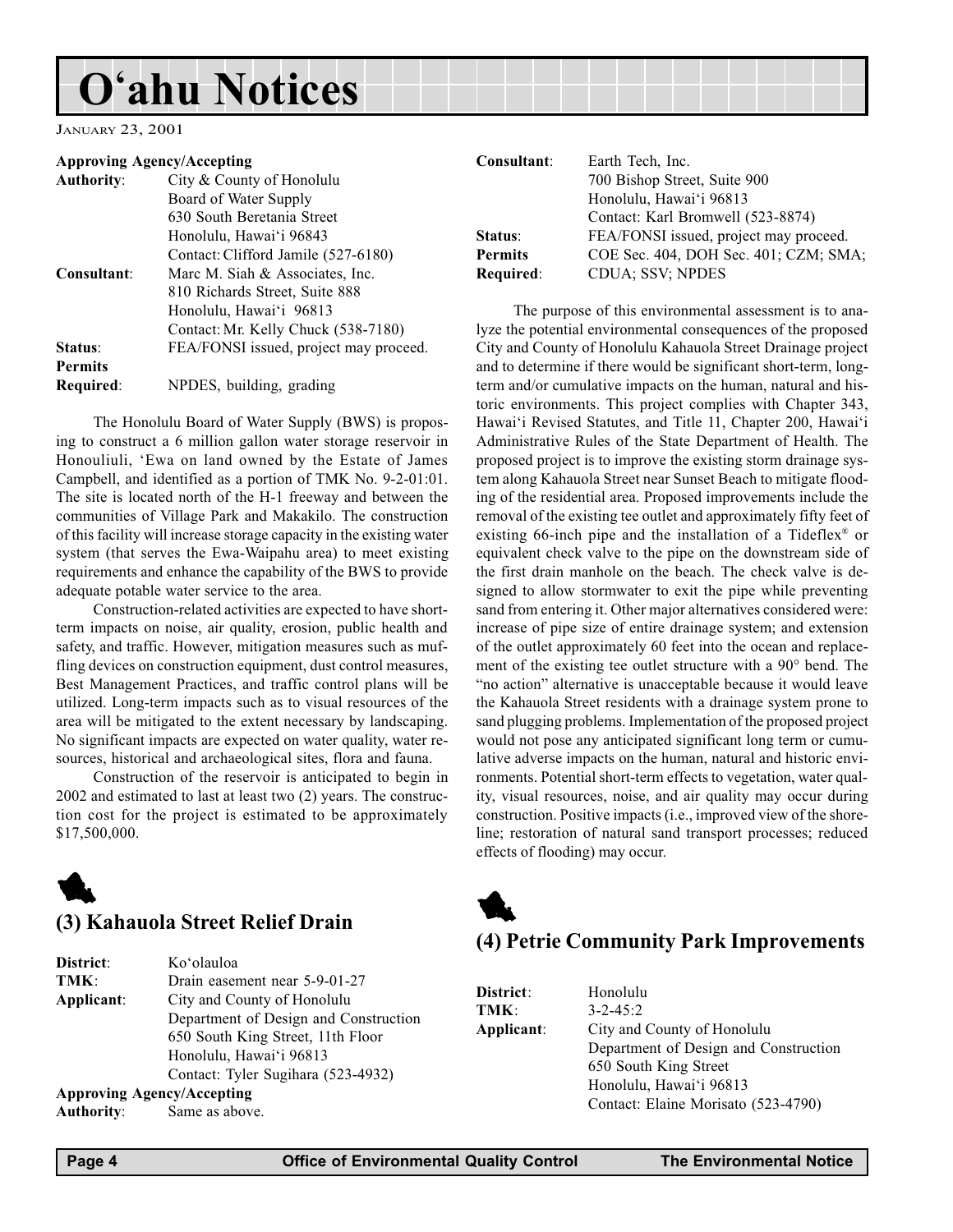<span id="page-4-0"></span>

#### JANUARY 23, 2001

|  | Approving Agency/Accepting |
|--|----------------------------|
|  |                            |

| <b>Authority:</b> | Same as above.                         |
|-------------------|----------------------------------------|
| Consultant:       | <b>Environmental Planning Services</b> |
|                   | 1314 South King Street, Suite 951      |
|                   | Honolulu, Hawai'i 96814                |
|                   | Contact: Eugene Dashiell (593-8330)    |
| Status:           | FEA/FONSI issued, project may proceed. |
| <b>Permits</b>    |                                        |
| Required:         | Building, grading                      |
|                   |                                        |

The Department of Parks and Recreation proposes to improve Petrie Community Park (bounded by Harding, Pahoa, 20th and 21 Avenues) in Kaimuki, Honolulu, O'ahu. Work will include but not be limited to: 1) reconstruction of two existing basketball courts and two existing volleyball courts; 2) reconstruction of two existing tennis courts; 3) construction of accessible ramps to provide walkway access to the park site; 4) installation of a new automatic irrigation system; 5) landscaping improvements; 6) sewer improvements; 7) construction of parking lots and fire lane in the abandoned portion of 20th Avenue; 8) miscellaneous and appurtenant improvements; 9) electrical and lighting system improvements; 10) potable water system improvements; 11) fencing improvements; 12) picnic tables and benches; 13) removal of certain existing trees; 14) enclosing existing recreation building with edge fencing; 15) installation of chain and post barriers; 16) construction of grade adjustment concrete and rock walls.



## (5) Sand Island Parkway Wastewater Pump Station Modifications

| District:         | Honolulu                                |
|-------------------|-----------------------------------------|
| TMK:              | $1 - 5 - 41:5$                          |
| Applicant:        | City and County of Honolulu             |
|                   | Department of Design and Construction   |
|                   | 650 South King Street, 2nd Floor        |
|                   | Honolulu, Hawai'i 96813                 |
|                   | Contact: Robert Miyasaki (527-5159)     |
|                   | <b>Approving Agency/Accepting</b>       |
| <b>Authority:</b> | Same as above.                          |
| Consultant:       | GMP Associates, Inc.                    |
|                   | 1100 Alakea Street, Suite 1800          |
|                   | Honolulu, Hawai'i 96813                 |
|                   | Contact: B. Kainani Andrade (521-4711 x |
|                   | 702)                                    |
| Status:           | FEA/FONSI issued, project may proceed.  |
| <b>Permits</b>    |                                         |
| Required:         | SMA                                     |
|                   |                                         |

The Sand Island Parkway Wastewater Pump Station (WWPS) is nearly 20 years old and some of the equipment therein is nearing the end of its design life. The East Mamala Bay Facility Plan recommended a number of modifications to the pump station so that wastewater collection from the nearly 500 acre tributary area of Sand Island will continue to be reliably conveyed to the Sand Island Wastewater Treatment Plant (WWTP) in the future.

The modifications necessary are due to increased hydraulic head requirements resulting from planned construction of a new headworks structure at the Sand Island WWTP and to projected increase in future (year 2020) wet weather flows to the pump station.

The modifications include:

\* Replacing the three (3) existing 1.15 mgd pumps with three (3) new pumps, each with 2.02 mgd capacity;

\* Replacing and rerouting of the existing force main to convey wastewater to the new headworks structure to be constructed at the Sand Island WWTP;

\* Replacing the existing 60 kW emergency generator with a new 90 kW emergency generator.

No structural modifications to the pump station or to the wet well are necessary to accommodate these improvements. The proposed action is anticipated as having no adverse or significant impacts on the surrounding environment nor to the operation of the Sand Island WWTP. The modifications listed above support the anticipated increase in flow rates that have been accounted for in the design criteria of the Sand Island WWTP.

## Previously Published Projects Pending Public Comments

#### Draft Environmental Assessments

#### **Kaimuki Traffic Calming Project**

Applicant: Department of Transportation Services 711 Kapiolani Boulevard, Suite 1200 Honolulu, HI 96813 Contact: Cheryl Soon (523-4125) Approving Agency/Accepting

Authority: Same as above Public Comment Deadline: February 7, 2001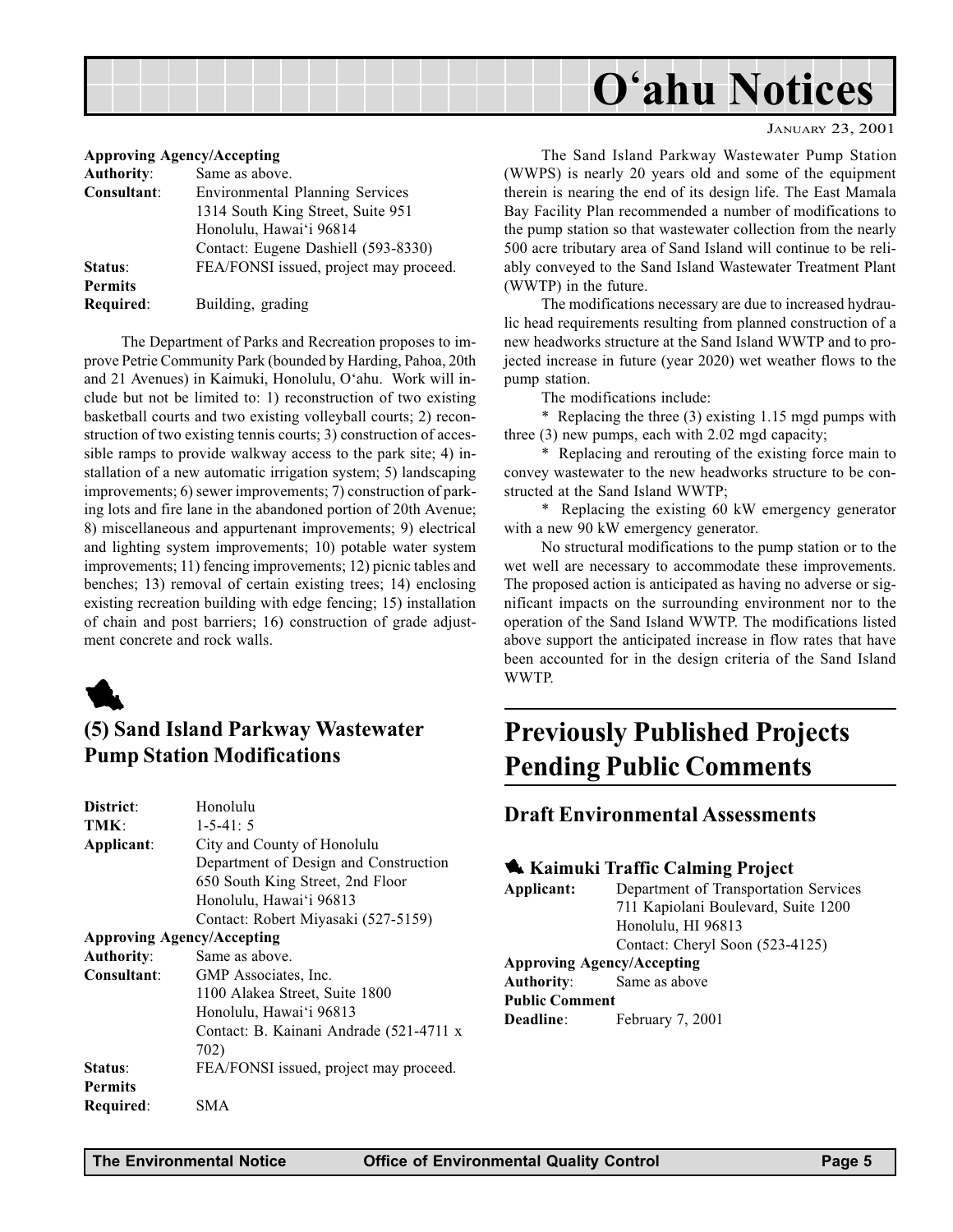## <span id="page-5-0"></span>O'ahu Notices

JANUARY 23, 2001

#### **Kalawahine 180 Reservoir**

| Applicant:                        | Board of Water Supply                |
|-----------------------------------|--------------------------------------|
|                                   | 630 South Beretania Street           |
|                                   | Honolulu, Hawai'i 96843              |
|                                   | Contact: Kathryn Fujikami (527-5221) |
| <b>Approving Agency/Accepting</b> |                                      |
| <b>Authority:</b>                 | Board of Water Supply                |
|                                   | 630 South Beretania Street           |
|                                   | Honolulu, Hawai'i 96843              |
|                                   | Contact: Clifford Jamile (527-6180)  |
| <b>Public Comment</b>             |                                      |
| <b>Deadline:</b>                  | February 7, 2001                     |
|                                   |                                      |

#### Ke'ehi Lagoon Pearl Oyster Farm

| Applicant:                                      | Black Pearls, Inc.                         |
|-------------------------------------------------|--------------------------------------------|
|                                                 | P.O. Box 525                               |
|                                                 | Holualoa, Hawai'i 96725                    |
|                                                 | Contact: Neil Sims (325-6516)              |
|                                                 | Approving Agency/Accepting                 |
| $\bf{A}$ and $\bf{L}$ and $\bf{L}$ and $\bf{L}$ | Department of Lord and Material Department |

Authority: Department of Land and Natural Resources 1151 Punchbowl Street, Room 220, Honolulu, Hawai'i 96813 Contact: Eric Hill (587-0380)

#### Public Comment

Deadline: February 7, 2001

## Final Environmental Impact Statements

#### **1 Diamond Head State Monument Master Plan** Update Applicant: Department of Land and Natural Resources P.O Box 373 Honolulu, Hawai'i 96809 Contact: Andrew Monden (587-0230) Approving Agency/Accepting Authority: Governor, State of Hawai'i c/o Office of Environmental Quality Control 235 South Beretania Street, Suite 702 Honolulu, Hawai'i 96813 Status: FEIS currently being reviewed by OEQC.



## **Kaua'i Notices**

## Previously Published Projects

#### Draft Environmental Assessments

#### ● Kaua'i Technology Center - Phase II

Applicant: Kaua'i Economic Development Board 4290 Rice Street Lihue, Hawai'i 96766 Contact: Gary Baldwin (245-6692)

#### Approving Agency/Accepting

Authority: Department of Business, Economic Development and Tourism P..O Box 2359 Honolulu, Hawai'i 96823-2159 Contact: Greg Barbour (586-2548)

#### Public Comment

Deadline: February 7, 2001

## Correction

## 7 Waimea Wastewater Treatment Plant Backup Injection Well

The notice regarding the Waimea Wastewater Treatment Plant Backup Injection Well was inadvertently and erroneously published as a FONSI in the December 23, 2000, issue of the Environmental Notice. Notice of availability of this project will be officially published at a later date.



 $\bullet$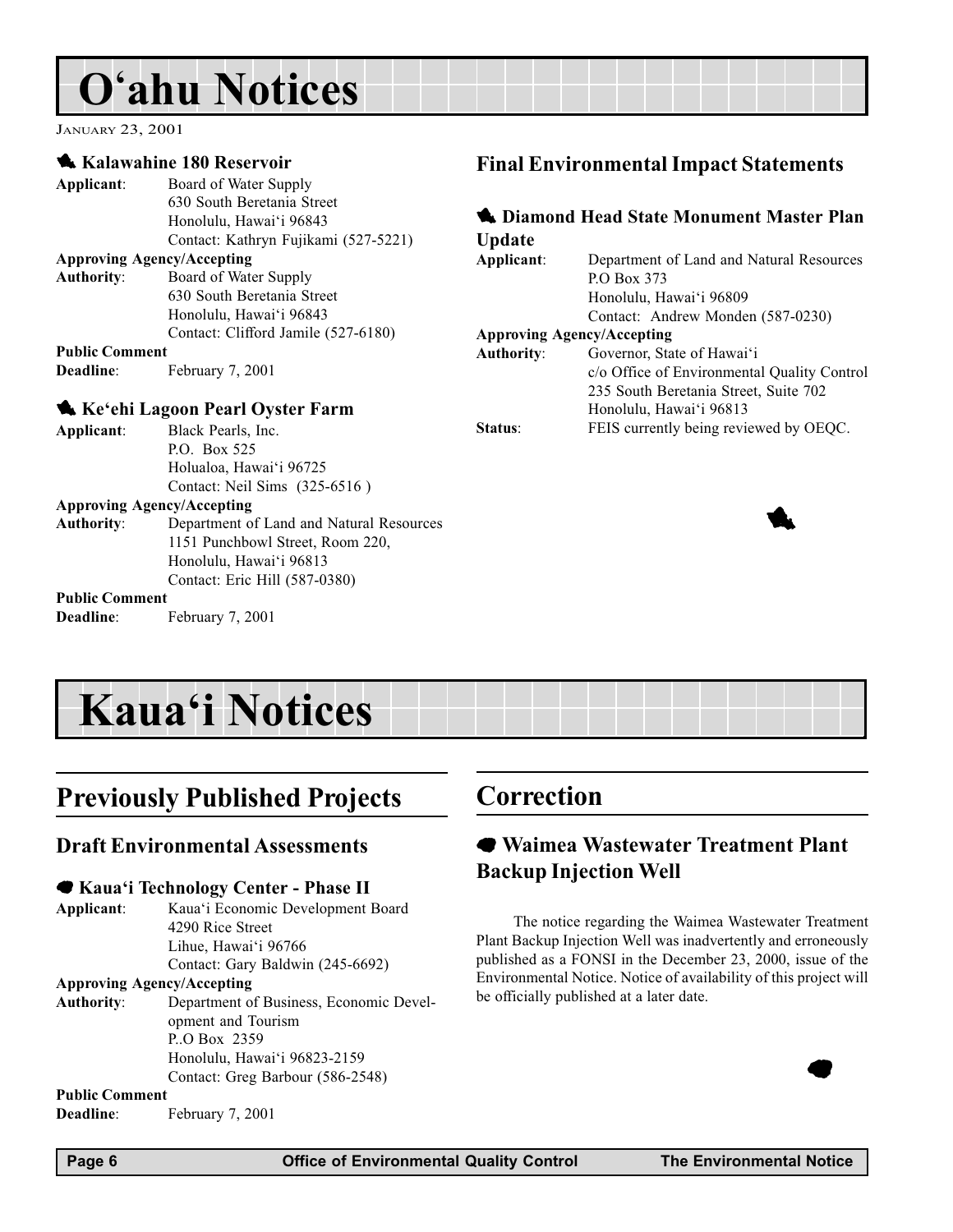## Maui Notices

JANUARY 23, 2001

## <span id="page-6-0"></span>Draft Environmental **Assessments**

## $\blacklozenge$

### (1) Faulkes Telescope Facility

| District:                  | Makawao                                 |
|----------------------------|-----------------------------------------|
| TMK:                       | $2-2-07$ : portion 8                    |
| Applicant:                 | University of Hawai'i                   |
|                            | Institute for Astronomy                 |
|                            | 2680 Woodlawn Drive                     |
|                            | Honolulu, Hawai'i 96822                 |
|                            | Contact: Dr. Rolf-Peter Kudritzki (956- |
|                            | 8566)                                   |
|                            | <b>Approving Agency/Accepting</b>       |
| Authority:                 | Same as above.                          |
| Consultant:                | KC Environmental, Inc.                  |
|                            | P.O. Box 1208                           |
|                            | Makawao, Hawai'i 96768                  |
|                            | Contact: Dr. Charles Fein (573-1903)    |
| $\mathbf{D}$ uhlic Commont |                                         |

Public Comment

| Deadline:      | February 22, 2001                                                            |
|----------------|------------------------------------------------------------------------------|
| Status:        | DEA First Notice pending public comment.                                     |
|                | Address comments to the applicant with<br>copies to the consultant and OEOC. |
| <b>Permits</b> |                                                                              |
|                |                                                                              |
| Required:      | <b>CDUP</b>                                                                  |

At an elevation of 10,023 ft, the summit area of Haleakala is one of the prime locations in the world for astronomical, space surveillance and atmospheric observations. The University of Hawai'i Institute for Astronomy (IfA) in cooperation with the Faulkes Telescope Corp. (FTC) proposes to construct the Faulkes Telescope Facility (FTF) at the University of Hawai'i Haleakala Observatories (HO) site on the summit of Haleakala. The facility would be financed through private funds from the Dill Faulkes Educational Trust in the United Kingdom (UK) and funds to be raised locally in Hawai'i and the United Kingdom.

In order to bring about a greater public understanding in the realm of science and astronomy, the FTF would be used for astronomical research and outreach. In the UK, the FTF would be used to support all levels of students, from primary school to undergraduate college levels. In Hawai'i, the telescope would initially focus on undergraduate and secondary school students. The students in Hawai'i and the UK would use the telescope to conduct research projects under the mentoring of teachers and professional astronomers. The FTF would contain the largest

telescope in the world dedicated to educational and outreach programs.

1

2

The FTF would be owned and operated by the FTC, a Hawai'i non-profit corporation. The University of Hawai'i (UH) would participate in this project through the IfA. Bosworth Management of Leicester, UK would manage the construction of the telescope. Operations in the UK would be managed by FTC and other UK astronomy education organizations.

Haleakala Observatories is the high altitude observatory site just southwest of the summit area that has been set aside by the State of Hawai'i for scientific research. UH intends to continue its development of the site with astronomical and related projects that do not require the extreme altitude and conditions of the now limited sites on Mauna Kea on the island of Hawai'i.

In order to accomplish the objective of constructing and utilizing the FTF at a single location on Haleakala, extensive planning is necessary that includes the participation of both the UH and the FTC. The FTC is preparing this Environmental Assessment (EA) as the first step in the process. UH is the applicant for a Conservation District Use Application (CDUA) for the site, though they would neither develop, nor manage the FTF. Telescope Technologies, Ltd. from the UK and other contractors would build the FTF, and the FTC would manage it.



### (2) Wailea Beach Villas

| District: | Lahaina          |
|-----------|------------------|
| TMK:      | $2 - 1 - 08:091$ |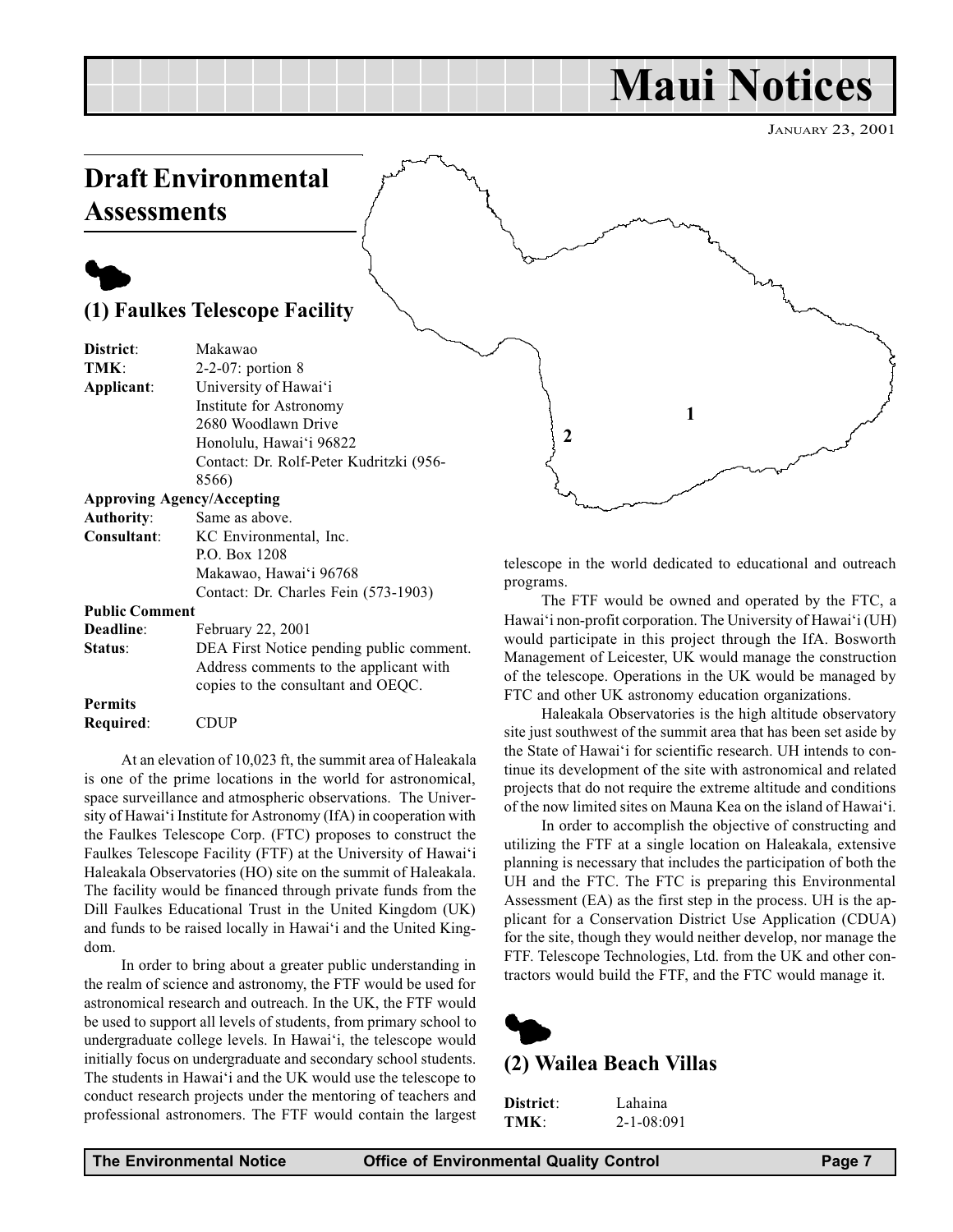## <span id="page-7-0"></span>Maui Notices

JANUARY 23, 2001

| Applicant:            | Lai Honua LLC                               |
|-----------------------|---------------------------------------------|
|                       | c/o Lokahi Ventures LLC                     |
|                       | 20 La Ferrera Terrace                       |
|                       | San Francisco CA, 94133                     |
|                       | Contact: Mark Whiting (415-391-4410)        |
|                       | <b>Approving Agency/Accepting</b>           |
| <b>Authority:</b>     | County of Maui                              |
|                       | Department of Planning                      |
|                       | 250 South High Street                       |
|                       | Wailuku, Hawai'i 96793                      |
|                       | Contact: Ann Cua (270-7735)                 |
| Consultant:           | Chris Hart & Partners, Inc.                 |
|                       | 1955 Main Street, Suite 200                 |
|                       | Wailuku Hawai'i 96793                       |
|                       | Contact: Rory Frampton (242-1955)           |
| <b>Public Comment</b> |                                             |
| Deadline:             | February 22, 2001                           |
| Status:               | DEA First Notice pending public comment.    |
|                       | Address comments to the applicant with      |
|                       | copies to the approving agency or accepting |
|                       | authority, the consultant and OEQC.         |
| <b>Permits</b>        | SMA; NPDES; County Grading, Building,       |
| Required:             | Driveway, ROW; Flood Hazard Area            |
|                       | <b>Development Permits</b>                  |

Lai Honua LLC proposes to construct a 100-unit multifamily residential condominium on 10.74 acres parcel in Wailea, Maui Hawai'i. Development includes the construction of 7 twoto-three-story "bungalow" type residential buildings, a five-story "penthouse" residential building, recreational and fitness facilities, and related onsite drainage infrastructure and utilities.

The project is located within the Wailea Resort, a master planned community (apprx.1500 acres) zoned for high-density resort/commercial use (1973). Initial development of the resort provided for water, wastewater and other utility systems, as well as a coordinated system of parkways, pedestrian paths, and public beach accesses. Therefore, no impacts to local infrastructure or recreational facilities are anticipated as part of the project.

The project site is an undeveloped parcel bordered by developed commercial and hotel-residential uses. Consultation with neighboring property owners, the Resort, and the regional community association have resulted in a design that is consistent with surrounding development with respect to use, scale, and character.

The subject parcel has a coastal frontage of approximately 440 feet, the majority of which is a rocky headland with a section extending towards Wailea Beach. The developable area of the property is located directly inland of the rocky section. All residential structures will be located inland of the 150-foot shoreline setback. Drainage infrastructure has been designed to reduce post-development flows to pre development levels and maintain the existing drainage patterns. No impacts to water quality, or interactions with shoreline processes are anticipated.

No significant sites have been identified on the subject property in cultural and archaeological analysis. A construction-monitoring plan has been developed to mitigate any construction-related impacts to sub-surface findings. No impacts to culturally significant or endangered biological resources are anticipated.

The effects of the project are primarily associated with short-term construction-related impacts, which can and will be mitigated though adherence to State and County regulations regarding noise, fugitive dust, and erosion control.

Construction of the project is anticipated to take 12 to 18 months, starting mid 2001.

## Previously Published Projects Pending Public Comments

### Draft Environmental Assessments

|                       | Ra'ia Community Learning Center   |
|-----------------------|-----------------------------------|
| Applicant:            | Community Work Day Program        |
|                       | P.O. Box 757                      |
|                       | Pu'unene, Hawai'i 96784           |
|                       | Contact: Jan Dapitan (877-2524)   |
|                       | <b>Approving Agency/Accepting</b> |
| <b>Authority:</b>     | County of Maui                    |
|                       | Office of the Mayor               |
|                       | 200 South High Street             |
|                       | Wailuku, Hawai'i 96793            |
|                       | Contact: Glenn Vares (270-7213)   |
| <b>Public Comment</b> |                                   |
| Deadline:             | February 7, 2001                  |

 $\blacklozenge$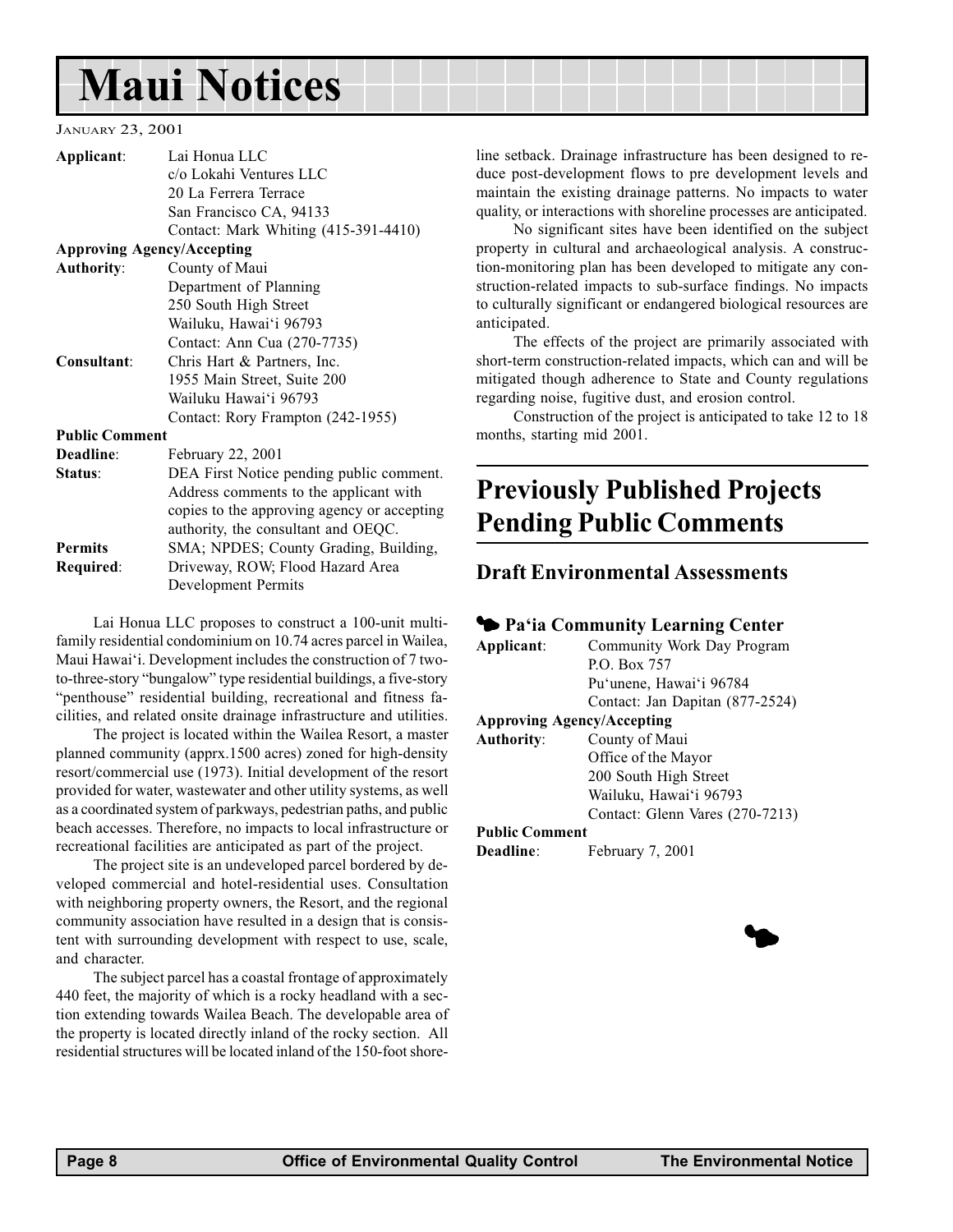## Hawai'i Notices

JANUARY 23, 2001

## <span id="page-8-0"></span>Draft Environmental **Assessments**

| (1) Pa'auilo Water Association Waterline<br><b>Replacement Project</b> |                                             |  |
|------------------------------------------------------------------------|---------------------------------------------|--|
| District:                                                              | Hamakua                                     |  |
| TMK:                                                                   | $4 - 2 - 2$                                 |  |
| Applicant:                                                             | Pa'auilo Water Association                  |  |
|                                                                        | 811 Kanoelehua Avenue                       |  |
|                                                                        | Hilo, Hawai'i 96720                         |  |
|                                                                        | Contact: Ivan Nakano (935-2258)             |  |
|                                                                        | <b>Approving Agency/Accepting</b>           |  |
| <b>Authority:</b>                                                      | Department of Transportation                |  |
|                                                                        | 869 Punchbowl Street                        |  |
|                                                                        | Honolulu, Hawai'i 96813                     |  |
|                                                                        | Contact: Robert Taira (933-8866)            |  |
| Consultant:                                                            | Brian Nishimura (935-7692)                  |  |
|                                                                        | 101 Aupuni Street, #217                     |  |
|                                                                        | Hilo, Hawai'i 96720                         |  |
| <b>Public Comment</b>                                                  |                                             |  |
| Deadline:                                                              | <b>February 22, 2001</b>                    |  |
| Status:                                                                | DEA First Notice pending public comment.    |  |
|                                                                        | Address comments to the applicant with      |  |
|                                                                        | copies to the approving agency or accepting |  |
|                                                                        | authority, the consultant and OEQC.         |  |
| <b>Permits</b>                                                         | DOT approval, County DWS approval           |  |
| Required:                                                              | <b>NPDES</b>                                |  |

The Pa'auilo Water Association (PWA) is proposing to replace approximately 3,540 lineal feet of 2 1/2-inch waterline with a new 6-inch waterline within the Hawai'i Belt Road rightof-way. The County of Hawai'i, Department of Water Supply (DWS) owns the existing 2 1/2-inch waterline and the new 6 inch waterline will be dedicated to the DWS upon completion. The proposed waterline replacement project will extend from the Ka'ohe Subdivision (west end) to the Kuka'iau Subdivision (east end) in the Hamakua District, Island of Hawai'i.

The new 6-inch waterline will connect to an existing 4 inch waterline along the south side of the Mamalahoa Highway, near the east end of 'A'amanu Stream Bridge (mile post 34.41). The waterline will cross under the highway, just east of 'A'amanu Stream Bridge, to the north side and then proceed in an easterly direction. The new 6-inch waterline will connect to an existing 4-inch waterline at its easterly terminus, near Kainehe Bridge (mile post 33.74). The proposed alignment will

cross Kawali'i Gulch and the plan is to attach the 6-inch waterline to the Kawali'i Bridge. The existing  $2 \frac{1}{2}$ -inch waterline will remain in service until the new line is ready for service. The new 6 inch waterline will be designed in accordance with current DWS and State Department of Transportation standards. The proposed project will take approximately three months to construct at a cost of approximately \$400,000.

## $\blacktriangleright$ (2) Pohakea Water System Improvement Project

| District:                         | Hamakua                                   |  |
|-----------------------------------|-------------------------------------------|--|
| TMK:                              | 4-3-11: 11, 22 & 31, 4-3-12: 13, 16 & 22, |  |
|                                   | $4-3-13:6 \& 12$                          |  |
| Applicant:                        | County of Hawai'i                         |  |
|                                   | Department of Water Supply                |  |
|                                   | 25 Aupuni Street                          |  |
|                                   | Hilo, Hawai'i 96720                       |  |
|                                   | Contact: Kurt Inaba (961-8665)            |  |
| <b>Approving Agency/Accepting</b> |                                           |  |
| <b>Authority:</b>                 | Same as above.                            |  |
| Consultant:                       | Brian Nishimura (935-7692)                |  |
|                                   | 101 Aupuni Street, #217                   |  |
|                                   | Hilo, Hawai'i 96720                       |  |
|                                   |                                           |  |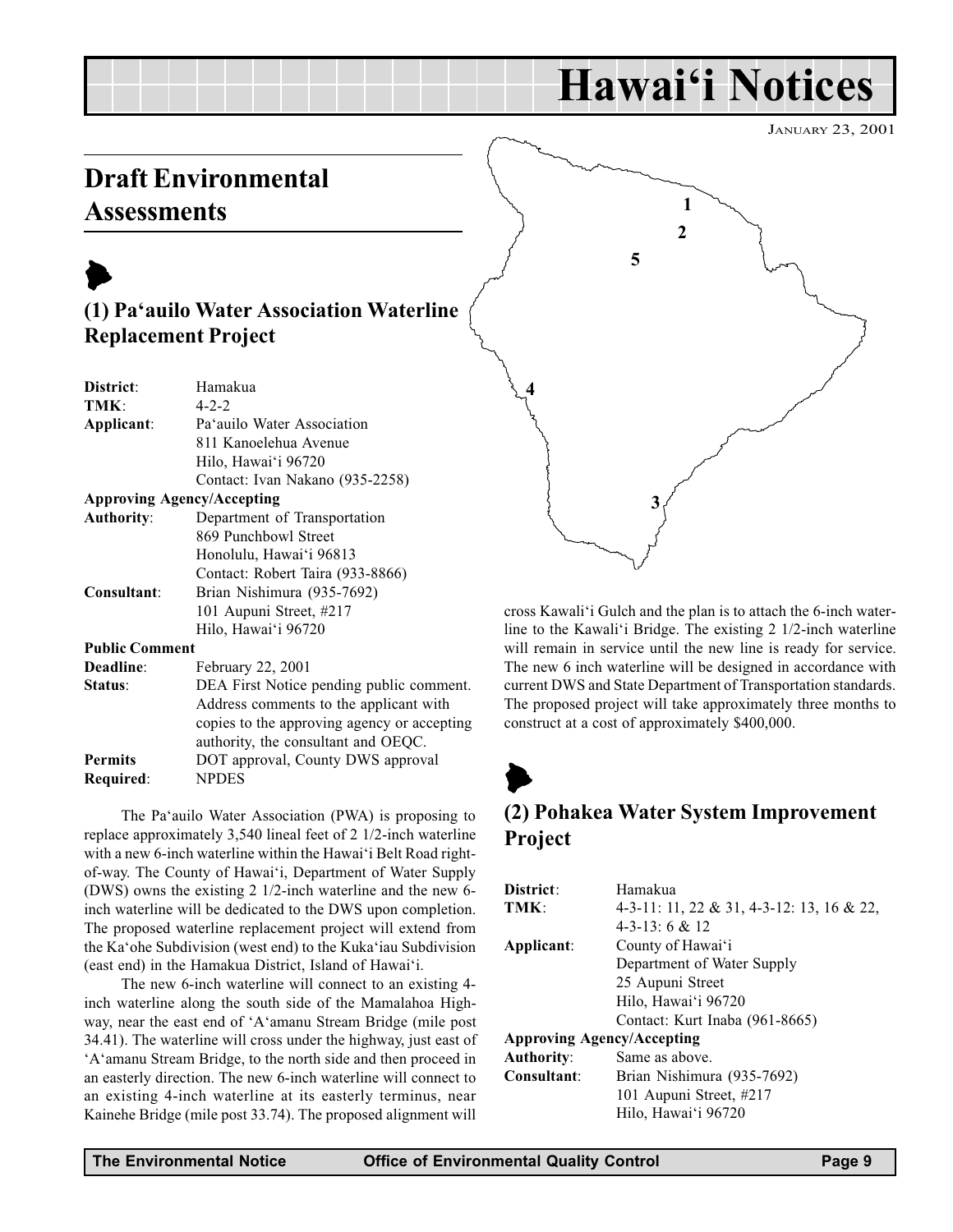## <span id="page-9-0"></span>Hawai'i Notices

JANUARY 23, 2001

#### Public Comment

| Deadline:      | February 22, 2001                        |
|----------------|------------------------------------------|
| Status:        | DEA First Notice pending public comment. |
|                | Address comments to the applicant with   |
|                | copies to the consultant and OEOC.       |
| <b>Permits</b> |                                          |
| Required:      | County DWS/DPW approval.                 |

The Department of Water Supply (DWS), County of Hawai'i, is proposing water system improvements in the Pohakea Homesteads which is situated mauka of the community of Pa'auilo, Hamakua District, Island of Hawai'i. The proposed improvements will include construction of two new pump stations, construction of two new concrete water tanks (100,000 gallons each) and appurtenances, construction of approximately 3,400 lineal feet of new 6 inch water lines. Two existing water tanks and one pump station will be abandoned and demolished.

The proposed project will involve the creation of three new parcels and several easements. Proposed lot B-2 will consist of 16,770.7 square feet of land and serve as a tank site. Proposed lot 38 A-2, consisting of 18,000 square feet, will serve as a tank and pump station site. Proposed lot 17-B-2-A-2, consisting of 4,015 square feet will serve as a pump station site. All of the proposed easements are readjustments of an existing 15 foot wide waterline easement to reflect new ground data. The old waterline easements are being canceled.

The proposed project will take approximately nine months to construct at a cost of approximately \$1,000,000.

## Final Environmental Assessments/Findings of No Significant Impacts (FONSI)



#### (3) Carroll Single-Family Residence

| Kaʻu                                                                      |
|---------------------------------------------------------------------------|
| $9 - 5 - 16:36$                                                           |
| Mary and David Carroll (610-527-0184)                                     |
| 603 Winsford Road                                                         |
| Bryn Mawr, Pennsylvania 191010                                            |
| <b>Approving Agency/Accepting</b>                                         |
| Department of Land and Natural Resourc<br>1151 Punchbowl Street, Room 220 |
|                                                                           |

Authority: Department of Land and Natural Resources Honolulu, Hawai'i 96813 Contact: Eric Hill (587-0383)

| Consultant:    | Carlsmith Ball                         |
|----------------|----------------------------------------|
|                | 121 Waianuenue Avenue                  |
|                | Hilo, Hawai'i 96720                    |
|                | Contact: Steven Lim (935-6644)         |
| Status:        | FEA/FONSI issued, project may proceed. |
| <b>Permits</b> |                                        |
| Required:      | CDUP, building                         |

The proposed single-family residence (SFR) with accessory and related improvements within the General Subzone of the State Land Use Conservation District. Proposed land uses include the construction of a new SFR with a reflection pool, garage, water catchment system and gravel driveway. The residence would be constructed on a previously graded historic 'A'a lava flow. Significant cultural, trail, coastal marine food and archeological resources exist on the property. The applicant represents that construction of the residence and repair of the road on the previously graded area would not affect the identified resources present on the property.

The 47.425-acre unimproved oceanfront property is located approximately two miles north of Honuapo Park (Whittington Beach Park), at Ka'alaiki and Hokukano, District of Ka'u, Island, County and State of Hawai'i. The property is flanked along its northern and southern boundaries by vacant State of Hawai'i lands, on the southwest boundary by a privately-owned vacant parcel, and along the eastern shoreline by the Pacific Ocean.

## $\blacktriangleright$ (4) Mirikitani Request for Disposition of Remnant Land for Purchase

| District:                         | South Kona                               |
|-----------------------------------|------------------------------------------|
| TMK:                              | $8 - 2 - 06:22$                          |
| Applicant:                        | Eleanor Mirikitani (328-9630)            |
|                                   | P.O. Box 1540                            |
|                                   | Kealakekua, Hawai'i 96750                |
| <b>Approving Agency/Accepting</b> |                                          |
| <b>Authority:</b>                 | Department of Land and Natural Resources |
|                                   | <b>Land Division</b>                     |
|                                   | P.O. Box 936                             |
|                                   | Hilo, Hawai'i 96721                      |
|                                   | Contact: Harry Yada (974-6203)           |
| Status:                           | FEA/FONSI issued, project may proceed.   |

The applicant is requesting to purchase a remnant parcel, approximately 35 feet from the intersection of Manini Beach and Kahauloa Roads. The parcel is located in the Kahauloa House Lots subdivision and currently unoccupied and vacant of any structures.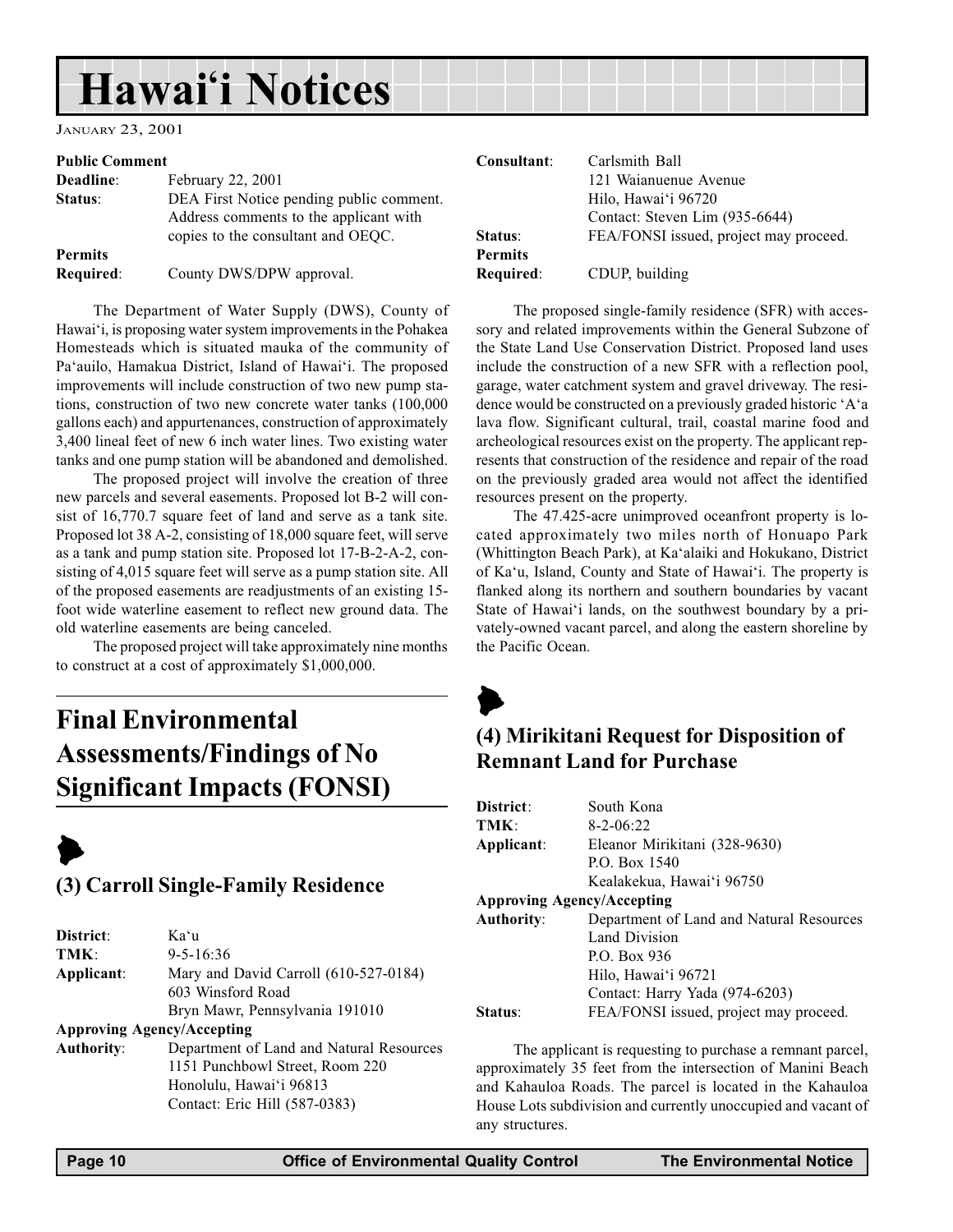<span id="page-10-0"></span>

The applicant is proposing to construct a driveway over this parcel to access the abutting lot. The new driveway would allow the applicant to maintain the existing rock walls surrounding the property and minimize impact to the existing topography.

## National Environmental Policy Act (NEPA)



### (5) Outrigger Telescopes Project (Draft EA)

| District:             | Hamakua                                     |
|-----------------------|---------------------------------------------|
| TMK:                  | $4-4-15:09 & 12$                            |
| Applicant:            | National Aeronautics and Space Adminis-     |
|                       | tration                                     |
|                       | Code SD                                     |
|                       | Washington, D.C. 20546                      |
|                       | Contact: Richard Howard (202-358-1544)      |
|                       | <b>Approving Agency/Accepting</b>           |
| <b>Authority:</b>     | Same as above                               |
| Consultant:           | Science Applications International Corpora- |
|                       | tion                                        |
|                       | 11251 Roger Bacon Drive                     |
|                       | Reston, VA 20190                            |
|                       | <b>ATTENTION: Dennis Ford</b>               |
| <b>Public Comment</b> |                                             |
| <b>Deadline:</b>      | February 12, 2001                           |

Pursuant to the National Environmental Policy Act of 1969, as amended (NEPA) (42 U.S.C. 4321 et seq.), the Council on Environmental Quality Regulations for Implementing the Procedural Provisions of NEPA (40 CFR Parts 1500-1508), and NASA policy and procedures (14 CFR part 1216, subpart 1216.3), NASA has prepared and issued a Draft Environmental Assessment (EA), for the proposed Outrigger Telescopes Project. NASA's Proposed Action is to fund the on-site construction, installation, and operation of six Outrigger Telescopes at the W.M. Keck Observatory site located on Pu'u Hau 'Oki in the summit region of the Mauna Kea Science Reserve, Island of Hawai'i. NASA's Draft EA focuses on the potential environmental impacts of the Proposed Action, including cumulative impacts, and the No-Action Alternative. In evaluating the Proposed Action NASA has addressed the range of potential environmental impacts with particular focus on potential environmental impacts to an historic property and historic district, and JANUARY 23, 2001

to the Wekiu bug proposed in 1999 as a candidate species for Federal listing under the Endangered Species Act. Pursuant to Section 106 of the National Historic Preservation Act of 1966, as amended (NHPA) (16 U.S.C. 470 et seq.), NASA has initiated consultation with the SHPD and has invited four organizations, the Office of Hawaiian Affairs, Hawai'i Island Burial Council, the Royal Order of Kamehameha I, and Hui Malama I Na Kupuna o Hawai'i Nei to participate as formal consulting parties. In addition, the Advisory Council on Historic Preservation has agreed to participate in the Section 106 process. NASA has provided draft on-site (i.e., the proposed WMKO Outrigger Telescopes Project site), and off-site cultural mitigation measures for review and comment by the consulting parties. A small amount of Wekiu bug habitat along the crater wall that was previously disturbed during construction of the existing Keck Telescopes would be directly affected by on-site construction of the proposed project. A Wekiu Bug Mitigation Plan has been developed to address potential environmental impacts on the Wekiu bug and its habitat.

The document will be available at all Hawai'i State and Regional Libraries.

## Previously Published Projects Pending Public Comments

#### Draft Environmental Assessments

#### • Ali'i Highway 16 Inch Water Transmission Main

| Applicant:                        | County of Hawai'i               |  |
|-----------------------------------|---------------------------------|--|
|                                   | Department of Water Supply      |  |
|                                   | 25 Aupuni Street                |  |
|                                   | Hilo, Hawai'i 96720             |  |
|                                   | Contact: Glenn Ahuna (961-8660) |  |
| <b>Approving Agency/Accepting</b> |                                 |  |
| <b>Authority:</b> Same as above   |                                 |  |
| <b>Public Comment</b>             |                                 |  |
| Deadline:                         | February 7, 2001                |  |
|                                   |                                 |  |

#### 6 Kawailani Water Tank Replacement

Applicant: County of Hawai'i Department of Water Supply 25 Aupuni Street Hilo, Hawai'i 96720 Contact: Keith Okamoto (961-8670) Approving Agency/Accepting Authority: Same as above Public Comment Deadline: February 7, 2001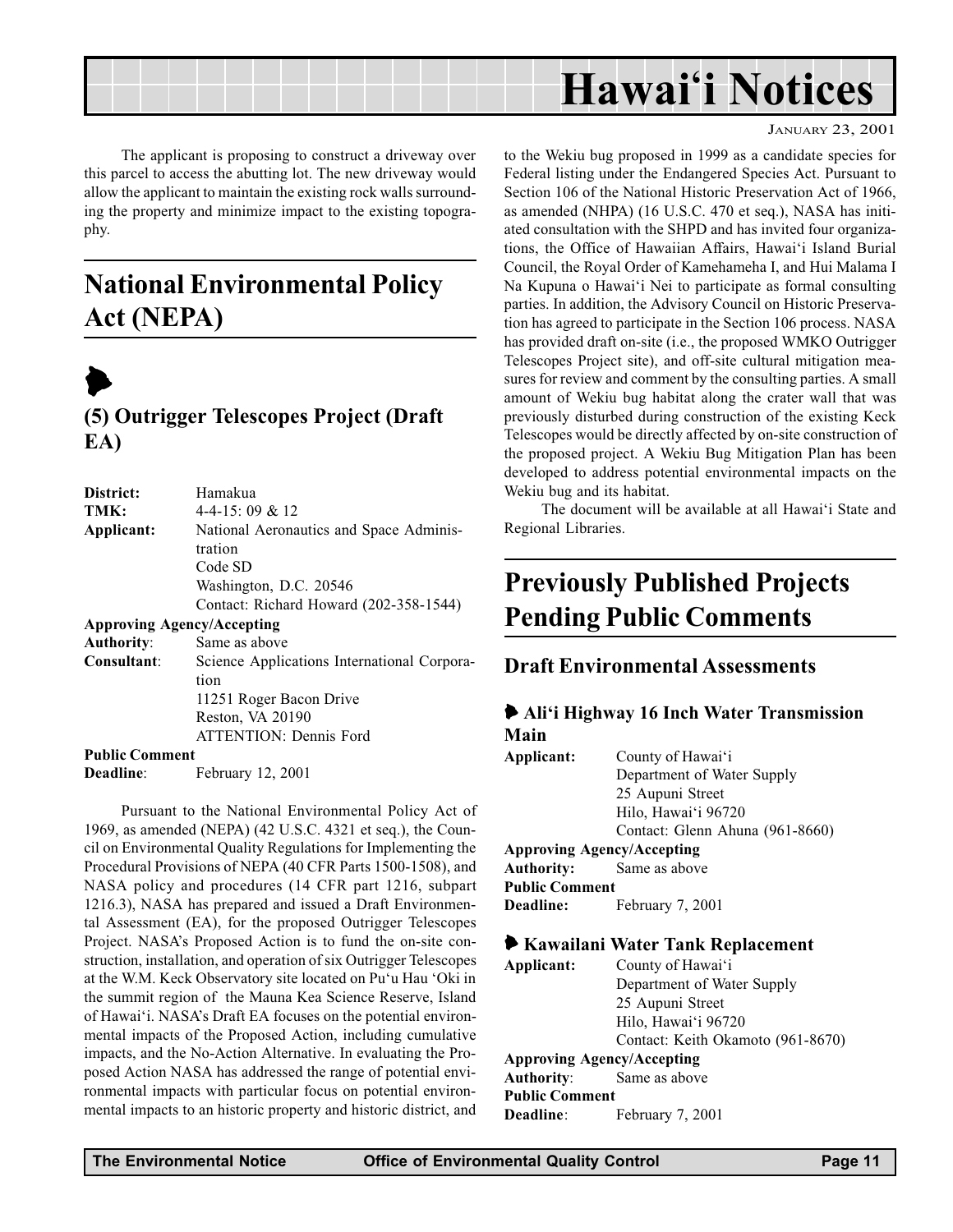## <span id="page-11-0"></span>Hawai'i Notices

JANUARY 23, 2001

#### 6 Smithsonian Astrophysical Observatory Base Facility in Hilo

Applicant: Smithsonian Astrophysical Observatory 60 Garden St. Cambridge, MA 02138 Contact: James Moran, Ph.D. (617-495- 7477)

#### Approving Agency/Accepting

Authority: University of Hawai'i at Hilo Vice Chancellor of Administrative Affairs 200 West Kawili Street Hilo, Hawai'i 96720-7609 Contact: Lo-Li Chih (974-7595)

#### Public Comment

Deadline: February 7, 2001

#### 6 Wood Single Family Residence

| Applicant: | Don and Susan Wood              |
|------------|---------------------------------|
|            | c/o Greg Mooers                 |
|            | PO Box 1101                     |
|            | Kamuela, Hawai'i 96743          |
|            | Contact: Greg Mooers (885-6839) |

#### Approving Agency/Accepting

Authority: Department of Land and Natural Resources PO Box 621 Honolulu, Hawai'i 96809 Contact: Traver Carroll (587-0377)

#### Public Comment

Deadline: February 7, 2001

### Final Environmental Impact Statements

#### lacktriangleright University of Hawai'i Center at West Hawai'i

| University of Hawai'i, Facilities Planning  |
|---------------------------------------------|
| Office for Community Colleges               |
| 4303 Diamond Head Road                      |
| Manele Building, Room 103                   |
| Honolulu, Hawai'i 96816                     |
| Contact: Maynard Young (734-9771)           |
| <b>Approving Agency/Accepting</b>           |
| Governor, State of Hawai'i                  |
| c/o Office of Environmental Quality Control |
| 235 South Beretania Street, Suite 702       |
| Honolulu, Hawai'i 96813                     |
| FEIS currently being reviewed by OEQC       |
|                                             |

## Alien Species Permits

#### Proposed Amendments to Administrative Rules

The following request is currently being reviewed.

Title: Request for (1) Preliminary Approval of Proposed Amendments to Hawai'i Administrative Rules (HAR), Chapter 4-71, "Plant and Non-Domestic Animal Quarantine, Non-Domestic Animal and Microorganism Import Rules", and (2) Adoption of HAR, Chapter 4-71A, "Microorganism Import Rules"

Purpose: Sections in chapter 4-71, HAR, regarding import of microorganisms are proposed for deletion. The import requirements for microorganisms are proposed for adoption in chapter 4-71A.

For more information, please contact the Hawai'i Department of Agriculture, Plant Quarantine Branch, 701 Ilalo Street, Honolulu, Hawai'i 96813, Phone 586-0846.

 $\blacktriangleright$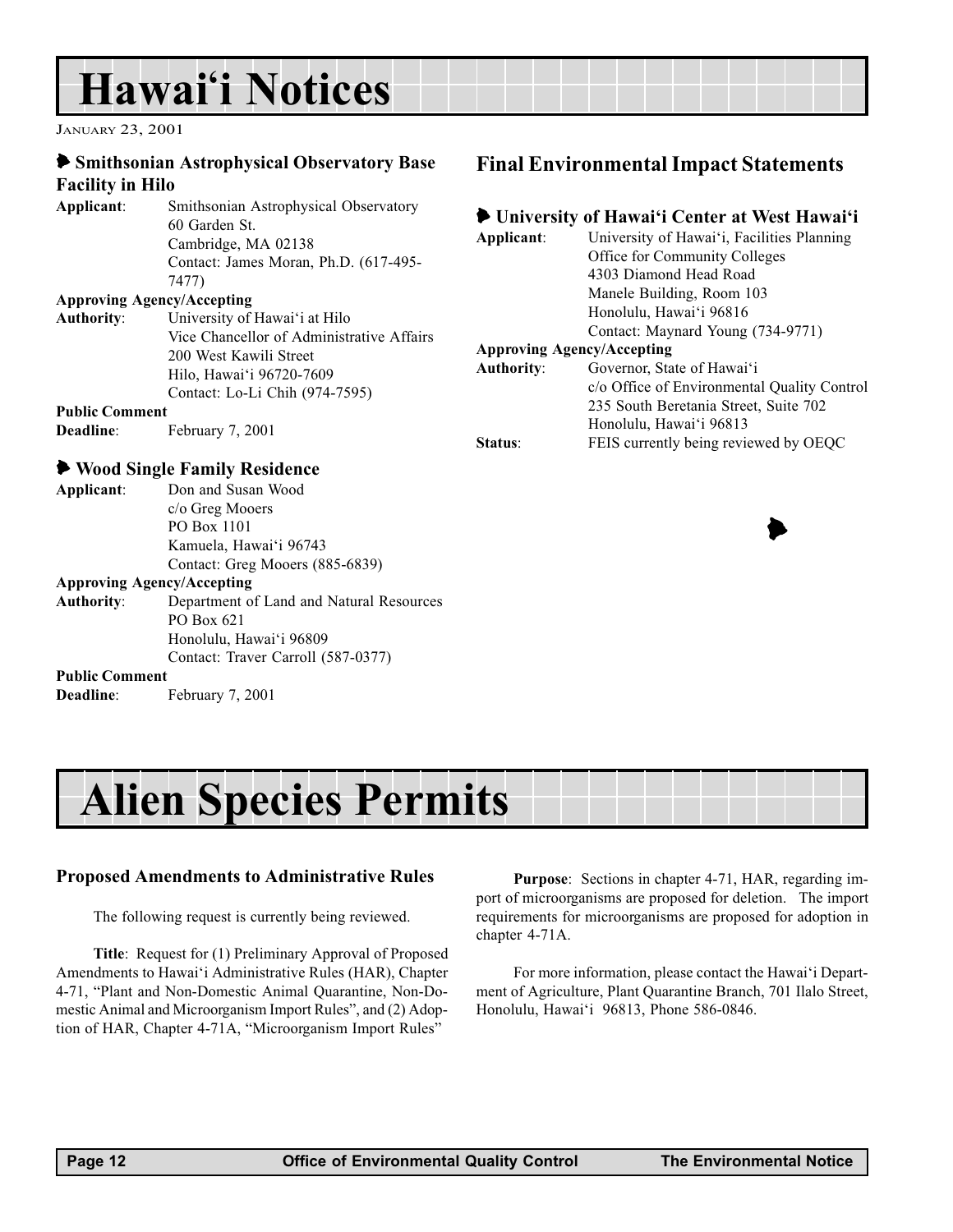<span id="page-12-0"></span>

#### Federal Consistency Reviews

The Hawai'i Coastal Zone Management (CZM) Program has received the following federal actions to review for consistency with the CZM objectives and policies in Chapter 205A, Hawai'i Revised Statutes. This public notice is being provided in accordance with section 306(d)(14) of the National Coastal Zone Management Act of 1972, as amended. For general information about CZM federal consistency please call John Nakagawa with the Hawai'i CZM Program at 587-2878. For neighboring islands use the following toll free numbers: Lana'i & Moloka'i: 486-4644 x 72878, Kaua'i: 2743141 x 72878, Maui: 984-2400 x 72878 or Hawai'i: 974-4000 x 72878.

For specific information or questions about an action listed below please contact the CZM staff person identified for each action. Federally mandated deadlines require that comments be received by the date specified for each CZM consistency review and can be mailed to: David W. Blane, Director, Office of Planning, Dept. of Business, Economic Development and Tourism, P.O. Box 2359, Honolulu, Hawai'i 96804. Or, fax comments to the CZM Program at 587-2899.

#### (1) Keaiwa Bridge Emergency Replacement, Mamalahoa Highway, Hawai'i County

| Applicant:             | Hawai'i State Department of Transportation  |
|------------------------|---------------------------------------------|
|                        | Contact: Ken Tatsuguchi, 692-7578           |
|                        | Consultant: Lance Tokuda, M&E Pacific, 521- |
|                        | 3051                                        |
| <b>Federal Action:</b> | Federal Permit                              |

| <b>Federal Agency:</b> | U.S. Army Corps of Engineers<br>Contact: Lolly Silva, 438-7023 |
|------------------------|----------------------------------------------------------------|
| <b>Location:</b>       | Keaiwa Stream Bridge at Mamalahoa Highway                      |
|                        | Mile 50.35                                                     |
| TMK:                   | $(3)$ 9-6-12: 10, 9-6-13: 4                                    |
| <b>CZM</b> Contact:    | John Nakagawa, 587-2878                                        |
| Drangeed Actions       |                                                                |

JANUARY 23, 2001

Proposed Action:

Construct a new bridge to replace the Keaiwa Bridge that was damaged in the November 2000 flood. The new 230 foot long bridge will be constructed with abutments, wingwalls and approach slabs to include stabilization of stream banks with grouted riprap. Also, the emergency ford crossing detour will be removed. This CZM federal consistency review is being conducted in accordance with the Governor's disaster proclamation of November 8, 2000. Comments Due: January 30, 2001

### Marine and Coastal Zone Management Advisory Group (MACZMAG)

 The Marine and Coastal Zone Management Advisory Group (MACZMAG) is scheduled to meet on Friday, January 26, 2001 from 10:00 a.m. - 12:00 p.m. in the State Office Tower, Room 204. For more information, please call Susan Feeney with the Hawai'i CZM Program at 587-2880. MACZMAG meeting agendas and minutes are available on the Hawai'i Coastal Zone Management Program web page at www.hawaii.gov/dbedt/czm.

## Shoreline Notices

#### Shoreline Certification Applications

Pursuant to § 13 -222-12, HAR the following shoreline certification applications are available for inspection at the DLNR District Land Offices on Kaua'i, Hawai'i and Maui and at Room 220, 1151 Punchbowl St., Honolulu, O'ahu (Tel: 587-0414). All comments shall be submitted in writing to the State Land Surveyor, 1151 Punchbowl Street, Room 210, Honolulu, HI 96813 and postmarked no later than fifteen (15) calendar days from the date of the public notice of the application.

| Case No. | Date<br>Received | Location                                                                                                                                                                                                                                 | Applicant                                              | Tax Map<br>Key                                |
|----------|------------------|------------------------------------------------------------------------------------------------------------------------------------------------------------------------------------------------------------------------------------------|--------------------------------------------------------|-----------------------------------------------|
| OA-802   | 01/05/01         | Lot 12, portion of Grant 4674 to John D.<br>Holt Jr. land situated at Honolulu, Island of<br>Oahu, Hawaii (206 Kula Manu Place)<br>Purpose: New Construction                                                                             | DJNS Surveying & Mapping,<br>Inc., for Henrik Falktoft | $3-1-40:04$                                   |
| OA-803   | 01/11/01         | Portion of Sand Island State Recreational<br>Area and Keehi Lagoon Small Boat Harbor,<br>Governor Executive Order No. 2526 and<br>3202, Honolulu, Island of Oahu, Hawaii<br>Purpose: Proposed Sewer Force Main<br>beneath Kalihi Channel | ControlPoint Surveying, Inc.,<br>for State of Hawaii   | $1 - 5 - 41$ : por<br>$06 & 1 - 2 -$<br>25:24 |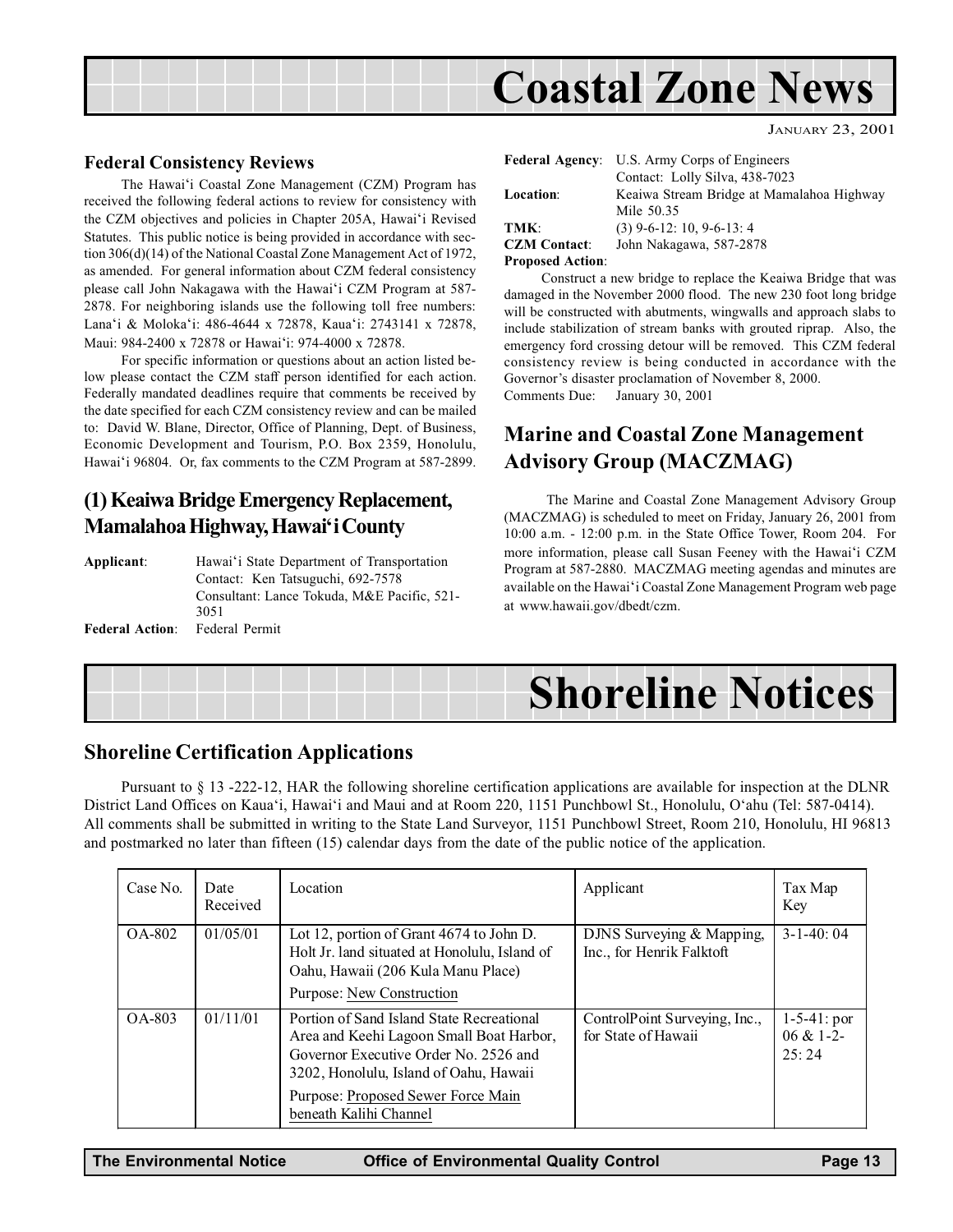## <span id="page-13-0"></span>Shoreline Notices

JANUARY 23, 2001

### Shoreline Certifications and Rejections

Pursuant to §13-222-26, HAR the following shorelines have been certified or rejected by the DLNR. A person may appeal a certification or rejection to the BLNR, 1151 Punchbowl Street, Room 220, Honolulu, HI 96813, by requesting in writing a contested case hearing no later than twenty (20) calendar days from the date of public notice of certification or rejection.

| Case No.       | Cert/Rej<br>Date      | Location                                                                                                                                                                                                                                                 | Applicant                                                                                             | Tax Map<br>Key                    |
|----------------|-----------------------|----------------------------------------------------------------------------------------------------------------------------------------------------------------------------------------------------------------------------------------------------------|-------------------------------------------------------------------------------------------------------|-----------------------------------|
| $OA-796$       | Certified<br>01/12/01 | Lot 41, Land Court Consolidation 87<br>as shown on Map 2, land situated at<br>Waialae-Iki, Honolulu, Island of<br>Oahu, Hawaii (1103 Kaimoku Place)<br>Purpose: Determine building setback                                                               | ControlPoint<br>Surveying,<br>Inc., for<br>Terry<br>Watanabe                                          | $3 - 5 - 58:$<br>03               |
| $MA - 216 - 2$ | Certified<br>01/12/01 | Lot 46 of Makena Beach Lots being a<br>portion of Land Commission Award<br>11216, Apana 21 to M. Kekauonohi,<br>land situated at Palauea, Honuaula,<br>Makawao, Maui, Hawaii (Vacant)<br>Purpose: Determine future use of<br>the parcel                  | Warren S.<br>Unemori<br>Engineering,<br>Inc., for<br>Joseph A.<br>Galando                             | $2 - 1 - 11:$<br>2.2.             |
| $MA - 210 - 2$ | Certified<br>01/12/01 | Lot 48 of Makena Beach Lots being a<br>portion of Land Commission Award<br>11216, Apana 21 to M. Kekauonohi,<br>land situated at Palauea, Honuaula,<br>Makawao, Maui, Hawaii (Vacant -<br>Makena Road)<br>Purpose: Establish shoreline                   | Warren S.<br>Unemori<br>Engineering,<br>Inc., for<br>Colter Bay<br>Holding, LLC                       | $2 - 1 - 11:$<br>20               |
| $OA-797$       | Certified<br>01/12/01 | Lot 14 of Kawailoa Beach Lots, land<br>situated at Kawailoa, Waialua,<br>Island of Oahu, Hawaii (785<br>Papailoa Road)<br>Purpose: Improvements                                                                                                          | Towill,<br>Shiqeoka &<br>Associates,<br>Inc., for<br>Ron & Sanne<br>Higgins                           | $6 - 1 - 04:$<br>90               |
| $OA - 239 - 2$ | Certified<br>01/12/01 | Lots $4, 4-A, 5$ and $5-A$ Kahala<br>Subdivision and Portion of R. P.<br>7721, Land Commission Award 228,<br>Apana 2 to Kaleiheana, land<br>situated at Kahala, Honolulu,<br>Island of Oahu, Hawaii (4607 Kahala<br>Avenue)<br>Purpose: Permit for fence | <b>DJNS</b><br>Surveying &<br>Mapping,<br>Inc., for<br>Alteka Co.<br>Ltd.<br>(Michinori<br>Matsumura) | $3 - 5 - 05:$<br>16               |
| $MA-228$       | Certified<br>01/12/01 | Lot 16 and C, Keawakapu Beach Lots<br>at Kihei, Island of Maui, Hawaii<br>(Vacant- South Kihei Road)<br>Purpose: Determine shoreline<br>setback for use in planning future<br>development of the parcel and to<br>obtain County Building Permit          | Tanaka<br>Engineers,<br>Inc., for R<br>& L Donner<br>Trust                                            | $2 - 1 - 10:$<br>014<br>and $022$ |
| $OA - 235 - 2$ | Certified<br>01/12/01 | Lot 1059 as shown on Map 253, Land<br>Court Application 677, land<br>situated at Kaneohe, Koolaupoko,<br>Island of Oahu, Hawaii (602<br>Kaimalino Place)<br>Purpose: Determine Building Setback                                                          | Jaime F.<br>Alimboyoguen<br>, for<br>Charles<br>Struve                                                | $4 - 4 - 39:$<br>21               |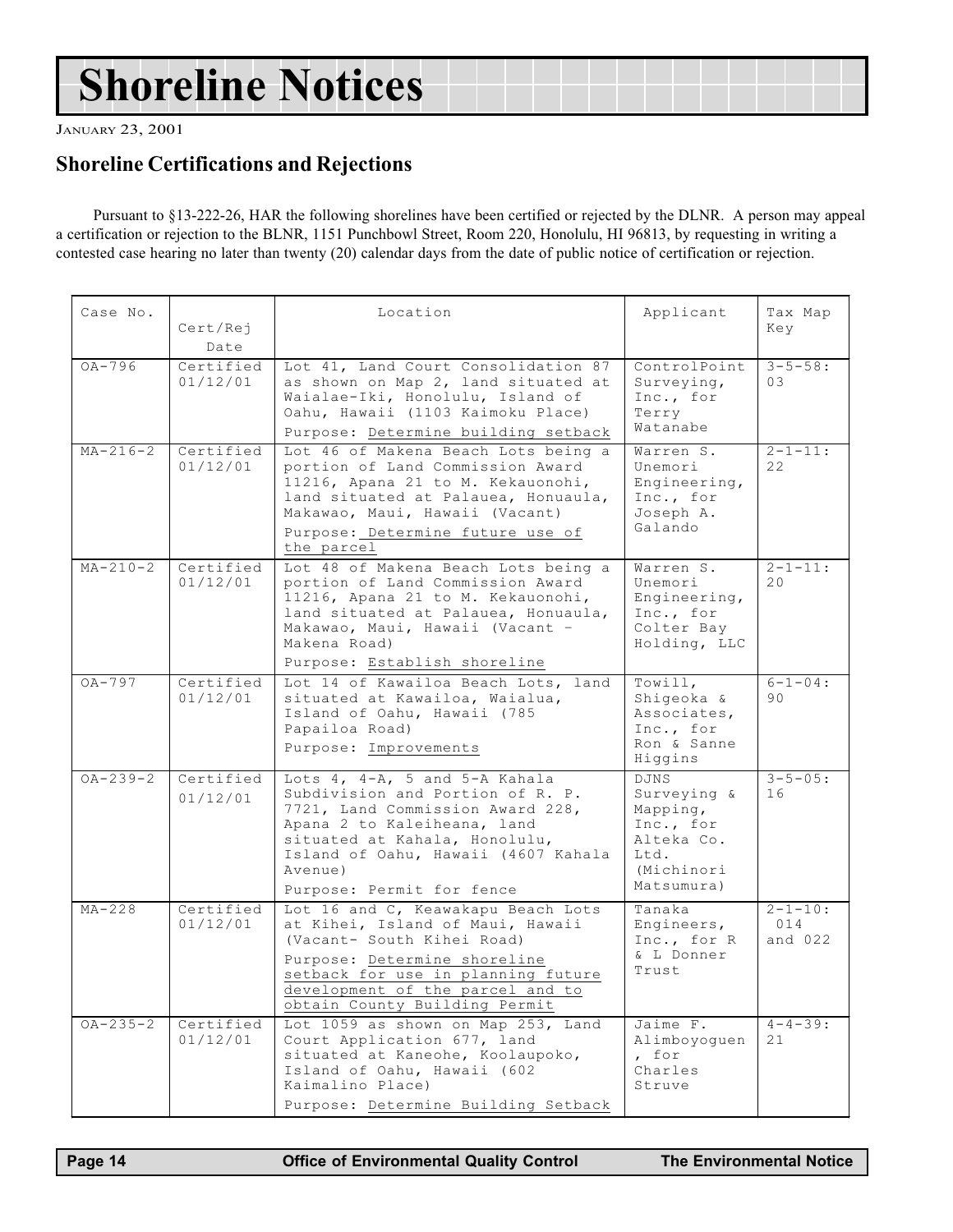## Pollution Control Permits

### Department of Health Permits

The following is a list of some pollution control permits currently being reviewed by the State Department of Health. For more information about any of the listed permits, please contact the appropriate branch or office of the Environmental Management Division at 919 Ala Moana Boulevard, Honolulu.

#### Clean Air Branch

| <b>Branch</b><br>Permit Type                                                     | Applicant & Permit<br>Number                                                        | <b>Project Location</b>                     | Pertinent<br>Date   | Proposed Use                                                           |  |  |
|----------------------------------------------------------------------------------|-------------------------------------------------------------------------------------|---------------------------------------------|---------------------|------------------------------------------------------------------------|--|--|
| Clean Air<br>Branch,<br>586-4200,<br>Temporary<br>Noncovered<br>Source<br>Permit | Wai'eli Drilling and<br>Development<br><b>NSP 0487-01-NT</b>                        | Highway 190,<br>Kailua-Kona, Hawaii         | Issued:<br>12/26/00 | Well Drilling Rig with<br>Six (6) Diesel Engines                       |  |  |
| Clean Air<br>Branch, 586-<br>4200, Covered<br>Source Permit                      | Ogden Energy Group, Inc.<br>(HRRV or HPOWER)<br>CSP 0255-01-C                       | 91-174 Hanua Street,<br>Kapolei, Oahu       | Issued:<br>1/3/01   | Two (2) Municipal Waste<br>Combustors (MWCs)                           |  |  |
| Clean Air<br>Branch, 586-<br>4200, Covered<br>Source Permit                      | City and County of<br>Honolulu, Dept. of<br>Environmental Services<br>CSP 0216-03-C | 1350 Sand Island<br>Parkway, Honolulu, Oahu | Issued:<br>1/4/01   | Sand Island Wastewater<br><b>Treatment Plant</b>                       |  |  |
| Clean Air<br>Branch, 586-<br>4200,<br>Noncovered<br>Source Permit                | Oahu Pet Crematory<br>NSP 0405-01-N<br>(Amendment)                                  | 201 Kapaa Quarry Road,<br>Kailua, Oahu      | Issued:<br>1/8/01   | Kailua Pet Crematory:<br>Two Pathological Waste<br><b>Incinerators</b> |  |  |

### Safe Drinking Water Branch

| Branch &<br>Permit Type                                          | Applicant & Permit Number                                                                                            | <b>Project Location</b>                                                           | Pertinent<br>Dates | <b>Proposed Use</b>                                               |  |  |
|------------------------------------------------------------------|----------------------------------------------------------------------------------------------------------------------|-----------------------------------------------------------------------------------|--------------------|-------------------------------------------------------------------|--|--|
| Safe Drinking Water<br>Branch,<br>586-4258,<br><b>UIC Permit</b> | Four Seasons Resorts<br>UH-1594                                                                                      | Kaupulehu Four Seasons Resort<br>100 Kaupulehu Drive, N. Kona                     | n/a                | Permit renewal of 11 injection<br>wells for surface drainage.     |  |  |
| Safe Drinking Water<br>Branch,<br>586-4258,<br><b>UIC Permit</b> | General Growth Properties<br>UH-1351                                                                                 | Prince Kuhio Plaza Shopping Center<br>111 East Puainako St., S. Hilo              | n/a                | Permit renewal of 17 injection<br>wells for surface drainage.     |  |  |
| Safe Drinking Water<br>Branch,<br>586-4258,<br><b>UIC Permit</b> | 1250 Oceanside Partners<br>UH-2108                                                                                   | Mamalahoa Bypass Highway<br>Hokuli'a, North & South Kona<br>Keauhou to Kealakekua | <b>TRA</b>         | Construction of 10 injection wells<br>for surface drainage.       |  |  |
| Safe Drinking Water<br>Branch,<br>586-4258.<br><b>UIC Permit</b> | U.S. Department of the Naw<br>UO-2105                                                                                | Navy Retention Area @ Barbers Point,<br>fka Barbers Point NAS                     | n/a                | Abandonment of 2 injection wells<br>formerly for sewage disposal. |  |  |
| Branch,<br>586-4258,<br><b>UIC Permit</b>                        | Safe Drinking Water Div. of Boating & Ocean Rec.<br>Dept. of Land & Natural<br>Resources, State of Hawaii<br>UK-2104 | Nawiliwili Small Boat Harbor Comfort<br>Station, Niumalu Road, Lihue              | n/a                | Registration of one injection well<br>for sewage disposal.        |  |  |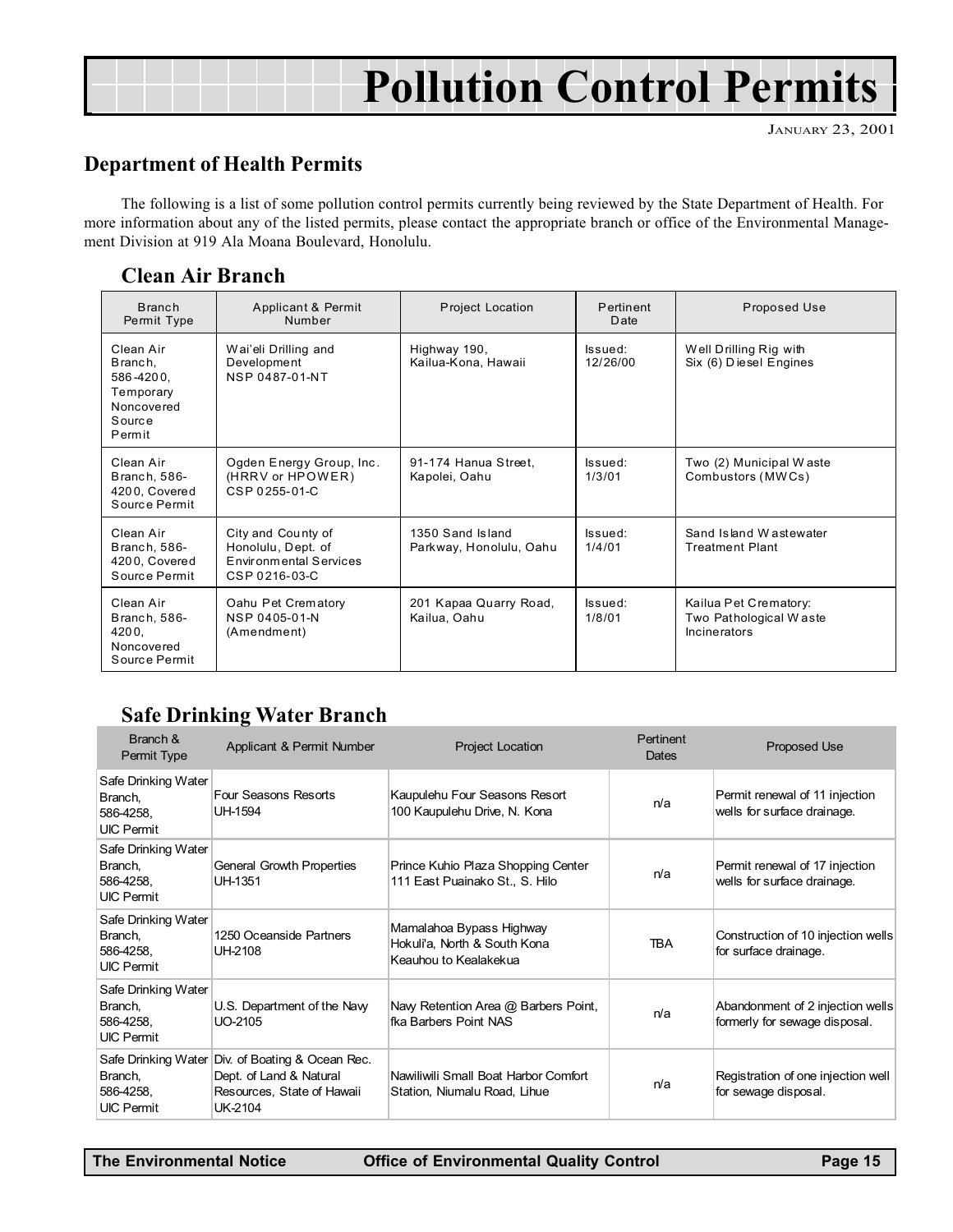## DOH Enforcement Notices

JANUARY 23, 2001

#### Summary of Inspection and Enforcement Actions

The table below shows a tally of the number of inspections and responses conducted by DOH pollution control program personnel during the period from October through December 2000. Additionally, formal and informal enforcement actions, and the settlements that arise out of those actions, are counted as well. Inspections and enforcement actions are split up by program area. For more information, please contact Melissa O'Connor-Fariñas at the DOH Environmental Planning Office at 586-4337.

|                                               | Inspections /<br>Responses | Informal<br>Actions <sup>1</sup>      | Formal<br>Actions <sup>2</sup> | <b>Formal Actions</b><br>Concluded | <b>Formal Actions</b><br>Pending          | <b>Fines</b><br>Originally<br>Issued | Fines<br>Settled | Fines<br>Collected                                             | Other<br>Penalties<br>Assessed | Other<br>Penalties<br>Completed  |
|-----------------------------------------------|----------------------------|---------------------------------------|--------------------------------|------------------------------------|-------------------------------------------|--------------------------------------|------------------|----------------------------------------------------------------|--------------------------------|----------------------------------|
|                                               | October-<br>December 2000  | October-<br>December 2000             | October-<br>December 2000      | October-December<br>2000           | Total as of<br>December <sub>, 2000</sub> | Total \$ as of<br>December, 2000     | Total \$ as of   | Total \$ as of<br>December, 2000 December, 2000 December, 2000 | Total as of                    | Total as of<br>December,<br>2000 |
| Clean Air Branch                              |                            |                                       |                                |                                    |                                           |                                      |                  |                                                                |                                |                                  |
| <b>Fugitive Dust</b>                          | 150                        | 15                                    | 0                              | 0                                  | 0                                         | \$0.00                               | \$0.00           | \$0.00                                                         | 0.                             | O                                |
| Noncovered Sources                            | 23                         | 3                                     | 1                              |                                    | $\overline{2}$                            | \$406,600.00                         | \$12,400.00      | \$10,550.00                                                    | $\overline{0}$                 | 0                                |
| Covered Sources                               | $\overline{58}$            | 13                                    | 4                              | 1                                  | 3                                         | \$117,150.00                         | \$0.00           | \$91,900.00                                                    | $\overline{0}$                 | 0                                |
| Agricultural Burning                          | 69                         |                                       | 0                              | 0                                  | 0                                         | \$0.00                               | \$0.00           | \$0.00                                                         | $\overline{0}$                 | $\mathbf 0$                      |
| Open Burning                                  | 21                         | 0                                     | 0                              | 0                                  |                                           | \$0.00                               | \$0.00           | \$0.00                                                         | 0                              | 0                                |
| Others                                        | 87                         | $\begin{array}{c} 0 \\ 0 \end{array}$ | 0                              | 0                                  | $\mathbf{r}$                              | \$0.00                               | \$0.00           | \$0.00                                                         | nl                             | $\overline{0}$                   |
| Solid & Hazardous Waste Branch                |                            |                                       |                                |                                    |                                           |                                      |                  |                                                                |                                |                                  |
| Underground Storage Tanks                     | $60\,$                     | 19                                    | 0                              | 0                                  | 0                                         | \$51,650.00                          | \$0.00           | \$6,750.00                                                     | 0                              | 0                                |
| Hazardous Waste                               | $\overline{21}$            |                                       | $\overline{2}$                 |                                    | $\Lambda$                                 | \$83,045.00                          | \$505,000.00     | \$0.00                                                         |                                | $\overline{0}$                   |
| Solid Waste                                   | 103                        | 5                                     | $\overline{2}$                 | $\overline{2}$                     | 3                                         | \$71,350.00                          | \$24,300.00      | \$6,800.00                                                     | $\overline{2}$                 | $\theta$                         |
| Clean Water Branch                            |                            |                                       |                                |                                    |                                           |                                      |                  |                                                                |                                |                                  |
| Permitted Discharges (NPDES)                  | 33                         | 11                                    | 1                              | 0                                  | $\overline{2}$                            | \$0.00                               | \$0.00           | \$0.00                                                         | 0                              | 0                                |
| Non-permitted Discharges                      | 49                         | 5                                     | 0                              | 0                                  |                                           | \$0.00                               | \$0.00           | \$0.00                                                         | $\overline{0}$                 | $\mathbf 0$                      |
| Water Quality Certifications                  | $\overline{2}$             | $\overline{0}$                        | 0                              | 0                                  | 0                                         | \$0.00                               | \$0.00           | \$0.00                                                         | ol                             | $\overline{0}$                   |
| Wastewater Branch                             |                            |                                       |                                |                                    |                                           |                                      |                  |                                                                |                                |                                  |
| Wastewater Treatment Plants                   | 34                         | $\overline{2}$                        | 0                              | 0                                  |                                           | \$0.00                               | \$130,000.00     | \$130,000.00                                                   |                                | 1                                |
| Individual Wastewater Systems                 | 39                         | $10\,$                                | 1                              | $\mathbf{1}$                       | 12                                        | \$1,500.00                           | \$10,000.00      | \$10,000.00                                                    | 21                             | $\overline{2}$                   |
| Animal Waste                                  | 0                          | 0                                     | 0                              | 0                                  | 0                                         | \$0.00                               | \$0.00           | \$0.00                                                         | $\overline{0}$                 | 0                                |
| Other                                         | 18                         |                                       | $\mathbf{0}$                   | 0                                  | $\overline{\mathsf{a}}$                   | \$0.00                               | \$0.00           | \$0.00                                                         | n                              | $\overline{\mathsf{n}}$          |
| Safe Drinking Water Branch                    |                            |                                       |                                |                                    |                                           |                                      |                  |                                                                |                                |                                  |
| Public Water Systems                          | $\overline{1}$             | 5                                     | 0                              | 0                                  | $\overline{c}$                            | \$0.00                               | \$0.00           | \$0.00                                                         | 0                              | 0                                |
| Wells - Underground Injection Control         | 8                          | $\overline{7}$                        | 0                              | 0                                  |                                           | \$40,500.00                          | \$40,500.00      | \$0.00                                                         | ۵I                             | 0                                |
| Hazard Evaluation & Emergency Response        |                            |                                       |                                |                                    |                                           |                                      |                  |                                                                |                                |                                  |
| Oil Spills                                    | $\sqrt{2}$                 | $\overline{2}$                        | 0                              | 0                                  | 0                                         | \$0.00                               | \$0.00           | \$0.00                                                         | \$0.00                         | \$0.00                           |
| Hazardous Waste Releases                      | 14                         | $\overline{1}$                        | $\mathbf 0$                    | 0                                  | $\mathbf{0}$                              | \$0.00                               | \$0.00           | \$0.00                                                         | n                              | 0                                |
| Noise, Radiation, & Indoor Air Quality Branch |                            |                                       |                                |                                    |                                           |                                      |                  |                                                                |                                |                                  |
|                                               | 0                          |                                       |                                | $\overline{2}$                     | \$167,600.00                              | \$0.00                               | \$0.00           | \$0.00                                                         | 0                              | Ω                                |

<sup>1</sup> Informal actions generally cover less serious issues such as small infractions by individuals, or violations of permit technicalities which do not directly impact environmental quality. Specifically, informal actions a warning a person or entity that they are violating environmental laws, and normally requiring corrective action by a specified deadline. Field citations are also included in this category.

<sup>2</sup> Formal actions generally cover any serious violation and repeat or continued violations of permit technicalities. Unsuccessful informal actions lead to formal actions. Specifically, formal actions are administrative "c proceedings which typically include a formal notice of violation and an order. Orders often require corrective action, reports, and payment of a penalty. Administrative "trials" may be held.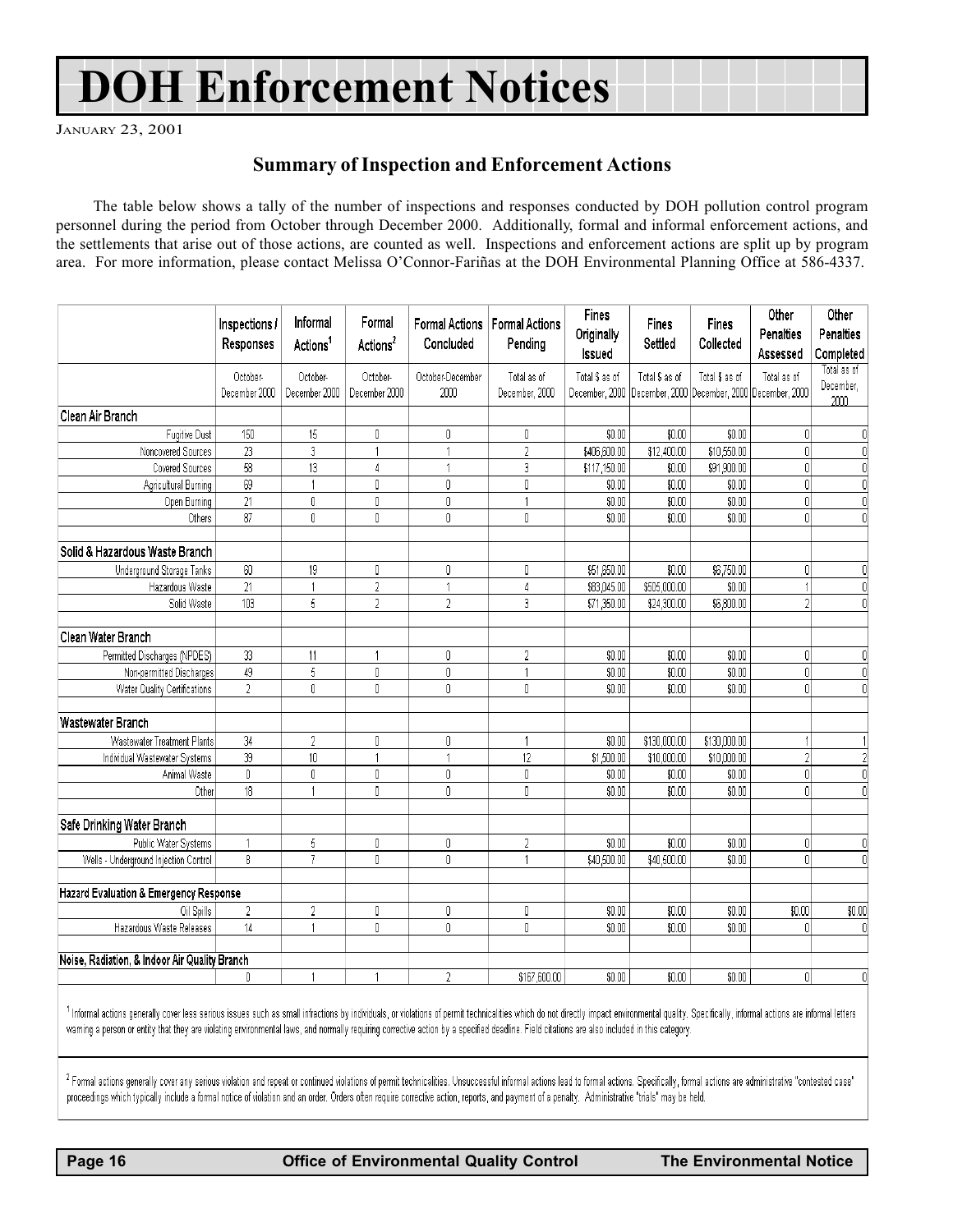## DOH Enforcement Notices

### <span id="page-16-0"></span>JANUARY 23, 2001 Formal Enforcement Actions and Settlements Completed by DOH 1

Notices of violation issued from January through March 2000 are summarized below. The summaries do not constitute exact descriptions of the violations. For complete and accurate descriptions, please contact DOH at 586-4337 for copies of the violation notices.

#### Clean Air Branch

A Notice and Finding of Violation and Order (NFVO) and Certificate of Service was served upon Tosco Refining Company on October 9, 2000. From September 1978-November 1997 Tosco Refining Co. installed and operated bottom lading rack unit no. 2 without a valid permit to operate or a covered source permit, from December 1982 to November 1997 the company was in violation for operating a diesel fired boiler with a valid permit to operate or a covered source permit, and from July 1996 to November 1997 the company operated tank unit no. 4294 without a valid permit to operate or a covered source permit

Gay & Robinson, Inc. operates the sugar mill located a Kaumakani, Kaua'i. On October 9, 2000, Gay & Robinson, Inc. was issued a Certificate of Service and Order for water flow gage violations in the waterlines servicing the multi-throated jet scrubber of the sugar mill.

On October 10, 2000, a NFVO and Certificate of Service was served upon Dry Clean Express for failing to maintain weekly leak detection inspection records from the week of November 8, 1999 through the week of July 31, 2000, and for having falsified entries in the weekly leak detection inspection log sheets for the weeks of August 21 and August 28, 2000. A penalty of \$8,800.00 was assessed.

A NFVO and Certificate of Service was served upon the City & County of Honolulu, Department of Environmental Services October 16, 2000. The City & County of Honolulu, Dept. of Environmental Services manages the Kailua Regional Wastewater Treatment Plan located on Kane'ohe Bay Drive in Kailua. From December 7, 1998 through December 9, 1999 the Calvert scrubber tower outlet emissions of hydrogen sulfide in exceedance of their noncovered source permit limit of 3.0 ppm.

Chevron U.S.A. Products Company was served a NFVO and Certificate of Service October 26, 2000 for violations at their Kapolei petroleum refinery. On October 27, 1999, December 28, 1999 and May 5, 2000 Chevron emitted visible emissions from its FCC flare for more than five minutes in any two consecutive hours. Chevron emitted visible emissions from its FCCU greater than 60% opacity for a period more than six minutes in any one hour on two separate days, as well as emitting visible emissions from its FCCU greater than 40% opacity for a period aggregating more than six minutes in any one hour twice on April 19,2000. A penalty of \$91,900.00 was assessed.

#### Clean Water Branch

A Notice and Finding of Violation, Order and Certificate of Service was served to Oceanside 1250 Partners on November 22, 2000 for the unpermitted discharge of undetermined amounts of storm water containing dirt, soil, silt, sediment, and similar material from its Hokuli'a development in Kona into the Pacific Ocean covering and killing corals.

#### Noise, Radiation, and Indoor Air Quality Branch

On October 26, 2000, a NFVO and Certificate of Service was issued to Lyndon D. Fong, D.D.S., M.S. Dr. Fong operates a dental practice in Honolulu and failed to submit a report of an area radiation survey of the facility after five requests by the HODOH. As a result Dr.Fong was found in violation of his license and a penalty was assessed not to exceed \$1000 per day for each day of violation.

#### Solid and Hazardous Waste Branch

Hawai'i Wood Preserving, which engages in the treatment of lumber on Maui, was served a Complaint, Order, and Certificate of Service on October 24, 2000 regarding failure to obtain drip pad certification. Hawai'i Wood Preserving's violations include failure to obtain a written assessment of the drip pad; failure to contain chromated copper arsenate (CCA), a hazardous waste, residue on the drip pad; and failure to provide hazardous waste training. It was ordered that \$42,945.00 be paid for the violations and compliance of the violated Hawai'i Administrative Rules be achieved.

On November 2, 2000 the United States Navy Pacific Missile Range Facility was served a Complaint, Order, and Certificate of Service for accepting off-site hazardous wastes at an unpermitted TSD, for transporting used oil without a permit, and for processing used oil without a permit. The facility's off-site locations at Port Allen and Koke'e transported their hazardous waste to building 392, which is not a permitted or interim status TSD. Inspection of the Uniform Hazardous Waste Manifest showed several occasions of used oil having been transported to building 392 from off-site location. The facility has no state used oil permit to transport used oil. Torpedoes used in training exercises are retrieved and brought to the facility where the residual engine oil, seawater and unspent otto fuel, go through a flushing process for reuse. The processed used oil is transported off-site where it is mixed with other oil to provide in specification used oil for energy recovery. The facility is a "used oil processor" but lacks a state permit to process oil. A fine of \$40,100.00 was assessed and compliance was ordered.

Hawai'i Department of Health (HIDOH) and David Souza entered into a consent agreement December 21, 2000. A NOVO had been served January 8, 1999 for the unpermitted waste disposal facility at 86- 348 Puhawai Road, Wai'anae owned by Mr. Souza. Mr. Souza agreed to corrective actions as part of the consent agreement to include a description of a work plan to remove the accumulated surficial and subsurface waste, verification of the contamination removal via soil sample collection and analysis, and the disposal of the removed waste.

As a result of permit violations that included improper storage and processing of scrap metals, creating potential surface water and fire hazards resulting in several fires; improper storage of scrap tires, creating a fire hazard and potential vector hazard; and improper storage of unprocessed paper, creating windblown litter and a fire hazard, Maui Scrap Metal Co., Inc. was issued a NOVO March 5, 1999. On December 4, 2000, Maui Scrap Metal Co., Inc. and the HIDOH entered into a consent agreement. A penalty of \$24,3000 was assessed and Maui Scrap Metal agreed to submit a revised Site Plan detailing the layout of the facility to include receiving areas, processing areas, storage areas, and the means for controlling surface water run-on and run-off as well as a Work Plan including proposed cleanup actions, environmental controls to prevent future releases into the environment, and a proposed implementation schedule.

#### Waste Water Branch

Alfredo and Lillian Mina were served a Notice and of Violation, Order, and Certificate of Service on December 18, 2000 for violation of wastewater regulations by allowing their wastewater system to create or contribute to a nuisance, an unsanitary condition, a wastewater spill, overflow or discharge onto the ground, and a foul and noxious odor. Alfredo and Lillian Mina are subject to provisions including penalties not to exceed \$25,000.00 for each day of each violation.

<sup>1</sup> These summaries do not constitute exact descriptions of the violations. For complete and accurate descriptions, please contact DOH for copies of the violation notices.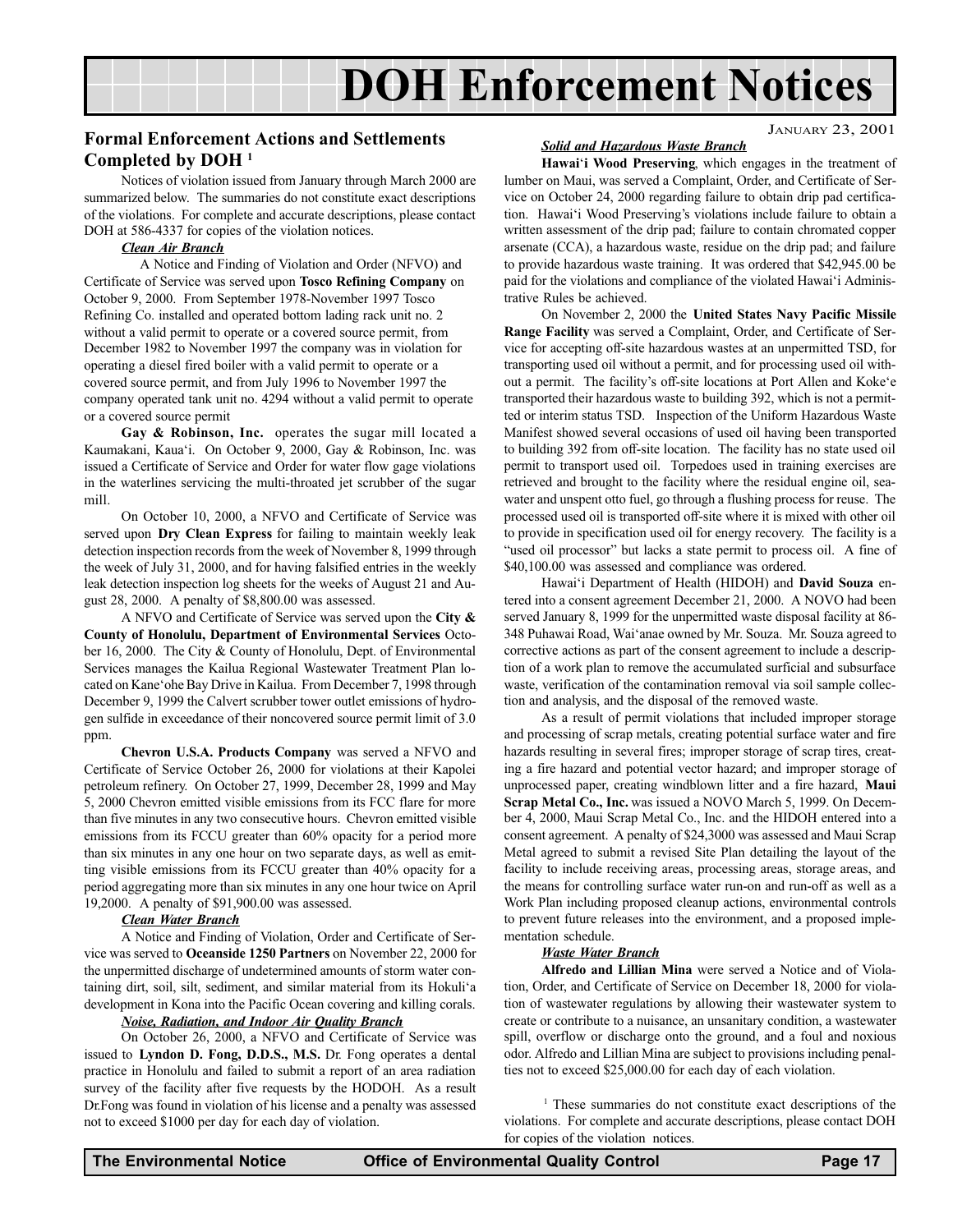## <span id="page-17-0"></span>Federal Notices

JANUARY 23, 2001

## Picture-Wing Flies in Hawai'i Proposed As Endangered

The U.S. Fish and Wildlife Service proposes to list 12 species of Hawaiian picture-wing flies (Drosophila aglaia, D. differens, D. hemipeza, D. heteroneura, D. montgomeryi, D. mulli, D. musaphilia, D. neoclavisetae, D. obatai, D. ochrobasis, D. substenoptera and D. tarphytrichia) as endangered pursuant to the Endangered Species Act. These species are found on one or more of the islands of Kaua'i, O'ahu, Moloka'i, Maui and Hawai'i and face substantial threats from one or more of the following: habitat degradation; loss of host plants (such as the Urera glabra, Clermontia spp., Pritchardia beccariana, Cyanea spp., Pleomele forbesii, and others) biological pest control; and predation from alien arthropods. Due to the restricted distributions and small populations, three species are in danger of extinction from naturally occurring random events. Critical habitat proposals will be developed as soon as feasible, if the 12 species are listed. Written comments must be received by March 19, 2001. Send your comments to the Field Supervisor, U.S. Fish and Wildlife Service, Pacific Islands Office, P.O. Box 50088, Honolulu, Hawai'i 96850-0001, or by email to pwflies\_pr@fws.gov. Requests for public hearings must be received by March 5, 2001. For more information call Paul Henson at (808) 541-3441 (see, 66 F.R. 3964, January 17, 2001).

## Discharge of Dredged Material?

The U.S. Army Corps of Engineers (ACOE) and the U.S. Environmental Protection Agency (EPA) have issued a final rule defining "discharge of dredged material." The ACOE and EPA regard the use of mechanized earth-moving equipment to conduct landclearing, ditching, channelization, in-stream mining or other earth-moving activity in the waters of the United States as resulting in a discharge of dredged material unless project-specific evidence shows that the activity results in only incidental fallback (which is the redeposit of small volumes of dredged material that is incidental to excavation activity in waters of the United States when such material falls back to substantially the same place as the initial removal). Examples of "incidental fallback" include soil that is disturbed when dirt is shoveled and the back-spill that comes off a bucket when such small volume of soil or dirt falls into substantially the same place from which it was initially removed (see, 66 F.R. 4574, January 17, 2001).

### Kaua'i-Ni'ihau Critical Habitat Public Hearing

The U.S. Fish and Wildlife Service (FWS) announced that a public hearing on the prudency determinations for 81 plants and the proposed critical habitat designations for 76 plants from the islands of Kaua'i and Ni'ihau will be held on TUESDAY, FEBRUARY 6, 2001 from 1:00 P.M. to 3:00 P.M. and 6:00 P.M. to 8:00 P.M. on Kaua'i at the Radisson Kaua'i Beach Resort, Pakalana Room, 4331 Kaua'i Beach Drive, Lihu'e. Prior to the public hearing, the Service will be available from 12:30 to 1:00 P.M. and from 5:30 to 6:00 P.M. to provide

information and to answer questions. In addition, the comment period which originally closed on January 8, 2001, will be reopened. The new comment period and hearing will allow all interested parties to submit oral or written comments on the proposal. Comments already submitted on the proposed rule need not be resubmitted as they will be fully considered in the final determination. The comment period for this proposal now closes on FEBRUARY 19, 2001. Comments and and materials concerning this proposal should be sent to the Field Supervisor, U.S. Fish and Wildlife Service, Pacific Islands Ecoregion Office, 300 Ala Moana Boulevard, Room 3-122, P.O. Box 50088, Honolulu, Hawai'i 96850. For details, call Paul Henson, at (808) 541-3441 (see, 66 F.R. 4782, January 18, 2001).

### Genetically Modified Foods Pre-Market Notice

The Food and Drug Administration (FDA) is proposing to require the submission to the agency of data and information regarding plant-derived bioengineered foods that would be consumed by humans or animals. FDA is proposing that this submission be made at least 120 days prior to the commercial distribution of such foods. FDA is taking this action to ensure that it has the appropriate amount of information about bioengineered foods to help to ensure that all market entry decisions by the industry are made consistently and in full compliance with the law. The proposed action will permit the agency to assess on an ongoing basis whether plant-derived bioengineered foods comply with the standards of the Federal Food, Drug, and Cosmetic Act (the Act). Submit written comments (identified as Docket No. 00N-1396) on the proposed rule by APRIL 3, 2001, to the Dockets Management Branch (HFA-305), Food and Drug Administration, 5630 Fishers Lane, Room 1061, Rockville, Maryland 20852. For more information on human food issues call Linda S. Kahl at (202) 418-3101. For more information on animal feed issues call William D. Price at (301) 827-6652 (see, 66 F.R. 4706, January 18, 2001).

### Draft Guidance on Voluntary Labeling for Genetically Modified Foods

The Food and Drug Administration (FDA) is announcing the availability of a draft guidance for industry. FDA developed this draft guidance to assist manufacturers, who wish to voluntarily label their foods (human and animal) as being made with or without bioengineering or the use of bioengineered ingredients, to ensure that labeling is truthful and not misleading. FDA is taking this action in response to requests from food manufacturers and as part of the Clinton administration's initiatives to strengthen science-based regulation of bioengineered foods and consumer access to information. Submit written comments (identified as as Docket No. 00D-1598) concerning the draft guidance to ensure adequate consideration in the preparation of a revised guidance, if warranted, by MARCH 19, 2001, to the Dockets Management Branch (HFA-305), Food and Drug Administration, 5630 Fishers Lane, rm. 1061, Rockville, Maryland 20852. Submit written requests for single copies of the draft guidance entitled "Draft Guidance for Industry: Voluntary Labeling Indicating Whether Foods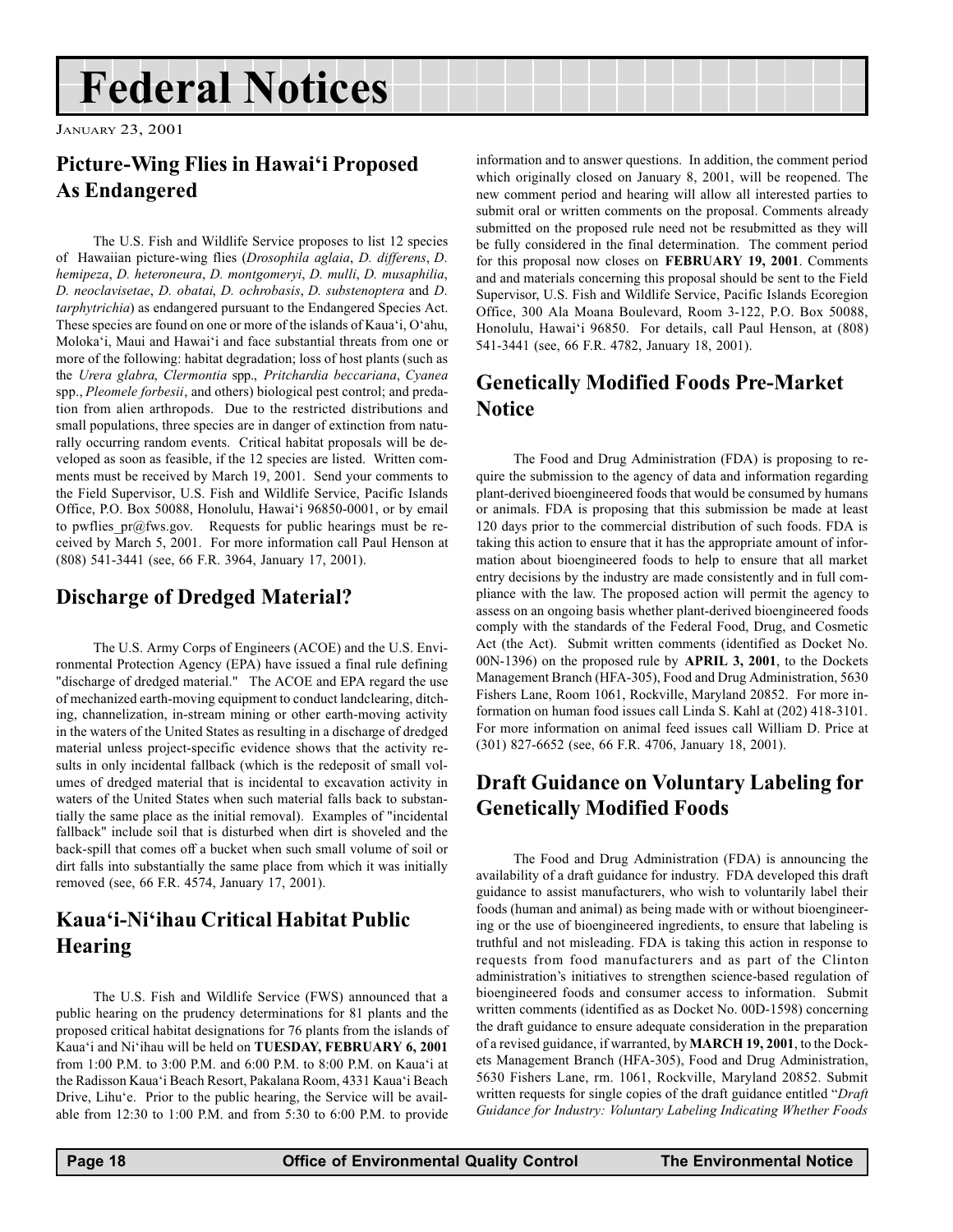<span id="page-18-0"></span>

JANUARY 23, 2001

Have or Have Not Been Developed Using Bioengineering" to the Office of Nutritional Products, Labeling, and Dietary Supplements (HFS-800), Center for Food Safety and Applied Nutrition, Food and Drug Administration, 200 C St. SW., Washington, DC 20204. Send one self-addressed adhesive label to assist that office in processing your request, or include a fax number to which the draft guidance may be sent. For information on human food issues call Catalina Ferre-Hockensmith at (202) 205-4168. For information on animal feed issues call William D. Price at (301) 827-6652 (see, 66 F.R. 4839, January 18, 2001).

## Draft Wildlife-Dependent Recreational Uses Policy

The U.S. Fish and Wildlife Service wants to adopt a policy that will explain how it will provide visitors with high quality hunting, fishing, wildlife observation and photography, and environmental education and interpretation opportunities on units of the National Wildlife Refuge System (System). This draft policy tells how FWS will provide priority to these uses as Part 605 Chapters 1-7 of the Fish and Wildlife Service Manual. Submit comments to: Douglas Staller, Acting Chief, Division of Visitor Services and Communications, National Wildlife Refuge System, U.S. Fish and Wildlife Service, 4401 North Fairfax Drive, Room 670, Arlington, Virginia 22203; by fax to (703) 358-2248. For further information call Mr. Staller at (703) 358-1744. Comments must be received by MARCH 19, 2001 (see, 66 F.R. 3681, January 16, 2001).

### Draft Appropriate Refuge Uses Policy

The U.S. Fish and Wildlife Service (FWS) wants to establish, in policy, a procedure for determining when uses other than the six priority wildlife-dependent recreational uses are appropriate or not appropriate on a unit of the National Wildlife Refuge System (System). This draft policy (to be incorporated as Part 603 Chapter 1 of the Fish and Wildlife Service Manual) tells how FWS will provide priority to these uses, and establishes a process for deciding when it is appropriate to allow other, non-priority uses to occur on national wildlife refuges. Submit comments to: J. Kenneth Edwards, Refuge Program Specialist, National Wildlife Refuge System, U.S. Fish and Wildlife Service, 4401 North Fairfax Drive, Room 670, Arlington, Virginia 22203. Comments must be received by MARCH 19, 2001. For more information call Mr. Edwards at (703) 358-1744 (see 66 F.R. 3673, January 16, 2001).

### Hawai'i's Harcourt's Storm Petrel Still A Warranted but Precluded Species

When, in response to a petition for listing under the Endangered Species Act, the U.S. Fish and Wildlife Service (FWS) completes a 12-month finding that listing a species is warranted but precluded, FWS must make a new 12-month finding each year until it

publishes a proposed rule or makes a determination. These subsequent 12-month findings are known as "recycled petition findings." The Hawai'i population of the band-rumped (Harcourt's) storm-petrel (Oceanodroma castro) is still listed as a "warranted but precluded" species (see, 66 F.R. 1295, January 8, 2001).

## No State Response on Urban Wildland Interface Communities at High Risk from Wildfires

The U.S Forest Service, the Bureau of Indian Affairs, the Bureau of Land Management, the Fish and Wildlife Service and the National Park Service (federal Agencies), have provided an initial list of urban wildlife interface communities in the vicinity of federal lands that are at high risk from wildfire. As of January 4, 2001, the State of Hawai'i has yet to provide a response to the federal Agencies concerning urban wildland interface communities in the State that are a high risk from wildfires (see, 66 F.R. 751, January 4, 2001, for details).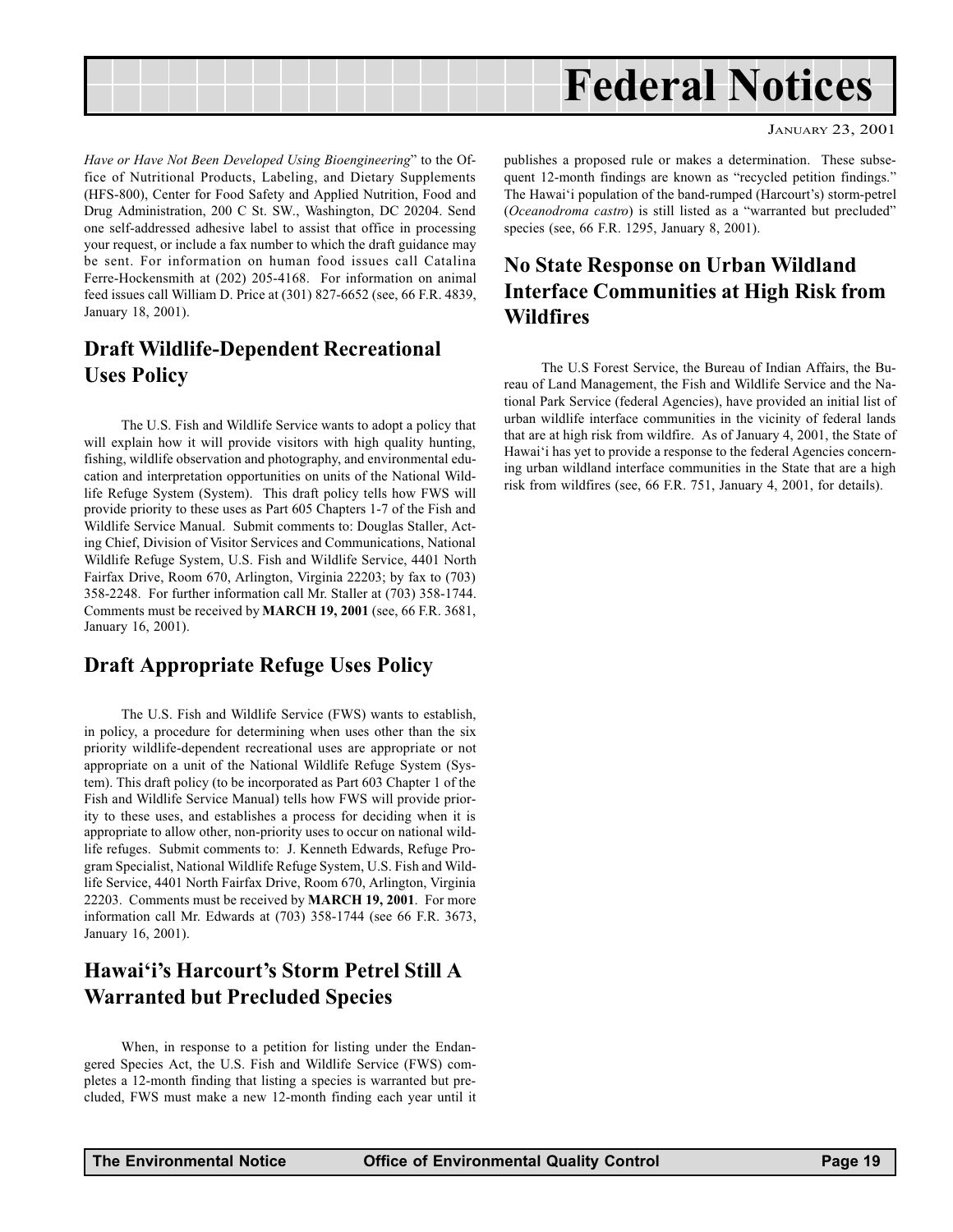## Exemption List

#### JANUARY 23, 2001

NOTE: This is a corrected version of the proposed University of Hawai'i Exenption List previous published in the December 23, 2000, issue of the Environmental Notice with formatting errors. Publication of this revision supersedes the previous list and opens a new public comment period on this list. [Proposed deletions are bracketed] and proposed new text is underlined. You must send your written comments by February 22, 2001, to Mr. William Petti, Chairperson, Environmental Council at the OEQC address shown on the masthead.

#### COMPREHENSIVE EXEMPTION LIST for the UNIVERSITY OF HAWAI'I November 16, 2000

Pursuant to [EIS Regulation 1:33] Section 11-200-8(a) Hawaii Administrative Rules, the following types of action[, where they fall within the given classes of action,] shall generally be declared exempt by the University of Hawai'i from requirements [regarding preparation of an environmental assessment, negative declaration, or EIS:]to prepare an environmental assessment.

Exemption Class #1: Operation, repair or maintenance of existing structures, facilities, equipment or topographical features, involving negligible or no expansion or change of use beyond that previously existing.

1. Operation, repair or maintenance of: a. Existing buildings used for offices, classrooms, laboratories, laboratory animals, aquaria, libraries, theaters, student and faculty housing, food service, stores or storage on lands owned, leased or rented by the University

b. Workshops and warehouses

c. Swimming pools, [and] gymnasiums, arenas, playfields and playcourts. Playfields to include football, baseball, softball, soccer fields, track and field, and golf short course and putting green. Playcourts to include tennis, basketball, volleyball, badminton and handball.

d. Auto repair shops and fuel storage and pumps not requiring Department of Health permit

e. Automotive equipment

f. Air [conditioners] conditioning and ventilating systems

- g. Refrigerators and freezers
- h. Heaters, boilers, and stoves
- i. Antennas, towers, and pole
- j. Communication systems
- k. Electrical, plumbing, and storm

drainage systems

l. Sewer pipelines, aeration[,] ponds[,] and tanks, and cesspools

m. Roads, walkways, parking lots, [fences,] bike paths, and vehicular ramps [and playcourts]

- n. Furnaces and kilns
- o. Compactors and incinerators

p. Pens, cages, ponds/pools, tanks, and

#### greenhouses

q. Piers, catwalks, floating docks and boat landings

r. Walls, seawalls, and fences

s. Elevators, pedestrian ramps and stairways

- t. Seats, bleachers, and booths
- u. Campus signs and scoreboards
- v. Artwork and historic structures

including but not limited to sculptures, frescoes, Varney Circle and Founders Gate.

w. Scientific equipment used for research, instructional, and experimental functions, including but not limited to lasers, x-rays, spectroscopes, oscilloscopes, analyzers, distillers, computers, electron microscopes and diathermic apparatus

2. Painting and re-roofing of existing buildings

3. Campus landscaping and maintenance 4. Use of EPA and State Department of

Agriculture approved pesticides and herbicides under the supervision of certified applicators for spot treatments within specified areas on land owned, leased, or rented by the University, except on Mauna Kea, Haleakala, or other sensitive areas.

[5. All standard sized playfields and playcourts be permitted to be operated and maintained. Playfields to include football, baseball, soccer and track fields. Playcourts to include tennis, basketball, badmington [sic] and handball.]

Exemption Class #2: Replacement or reconstruction of existing structures and facilities where the new structure will be located generally on the same site and will have substantially the same purpose, capacity, density, height and dimensions as the structure replaced.

1. Replacement or reconstruction of:

a. Existing buildings used for offices, classrooms, laboratories, or storage on lands owned, leased, or rented by the University, except those that may be aesthetically, historically, or culturally significant

b. Hazardous waste material storage areas

c. Flammable fluid storage facilities or structures

d. Cold storage

e. Pumps and storage for fuel oils, not requiring Department of Health permit

f. Workshops and tool sheds

g. Tents and temporary sheds

h. Pens, cages, ponds/pools, tanks, and greenhouses

i. Piers, catwalks, floating docks and boat landings

j. Walls and fences, including seawalls at Coconut Island but excluding all other water front installations

tanks, and cesspools

l. Electrical, plumbing, communications and drainage systems

m. Air [conditioners] conditioning and ventilating systems

n. Antennas, towers, and poles o. Elevators, pedestrian ramps, and

stairs

- p. Athletic courts and fields
- q. Parking lots, walkways, roads, and bike paths
	- r. Compactors and incinerators
	- s. Campus [signs] signage

Exemption Class #3: Construction and location of single, new, small facilities or structures and the alteration and modification of same and installation of new, small, equipment and facilities and the alteration and modification of same including but not limited to: (a) single family residences less than 3,500 square feet not in conjunction with the building of two (2) or more such units; (b) multi-unit structures designed for not more than four (4) dwelling units if not in conjunction with the building of two (2) or more such structures; (c) stores, offices and restaurants designed for total occupant load of twenty (20) persons or less per structure, if not in conjunction with the building of two  $(2)$  or more such structures; (d) water, sewage, electrical, gas, telephone, and other essential public utility services extensions to serve such structures or facilities; and (e) accessory or appurtenant structures including garages, carports, patios, swimming pools, and fences; and acquisition of utility easements.

- 1. Construction or alteration of:
	- a. Storage sheds
	- b. Workshops
	- c. Greenhouses and shadehouses
- d. Booths and tents

2. Air conditioning and ventilating systems: Window units not to exceed recommended size for the room or 32,000 BTU, whichever is smaller. All normal maintenance and operations to be permitted.

3. Incinerators to be used only for the disposal of pathological materials, some of which may be contaminated by radionuclides. Capacity of incinerators to be not more than 175 lbs./hr. of animal or contaminated wastes. Incineration of radionuclides to comply with license issued by U. S. Nuclear Regulatory Commission. License specifies limits of emissions and ash content of radionuclides. Complete record is kept by UH Environmental Health and Safety Office on all receipts, transfers, uses and disposal of radioactive materials.

4. Antenna System: Receiving-only type of antennas, 6 feet diameter or less dish antennas or 20 feet or less vertical antennas.

Exemption Class #4: Minor alterations in the condition of land, water, or vegetation.

1. Grubbing and mowing of landscaped and lawn areas

- 2. Planting of trees, other plants, and sod
- 3. Pruning of trees and shrubs

k. Sewer pipelines, aeration ponds/